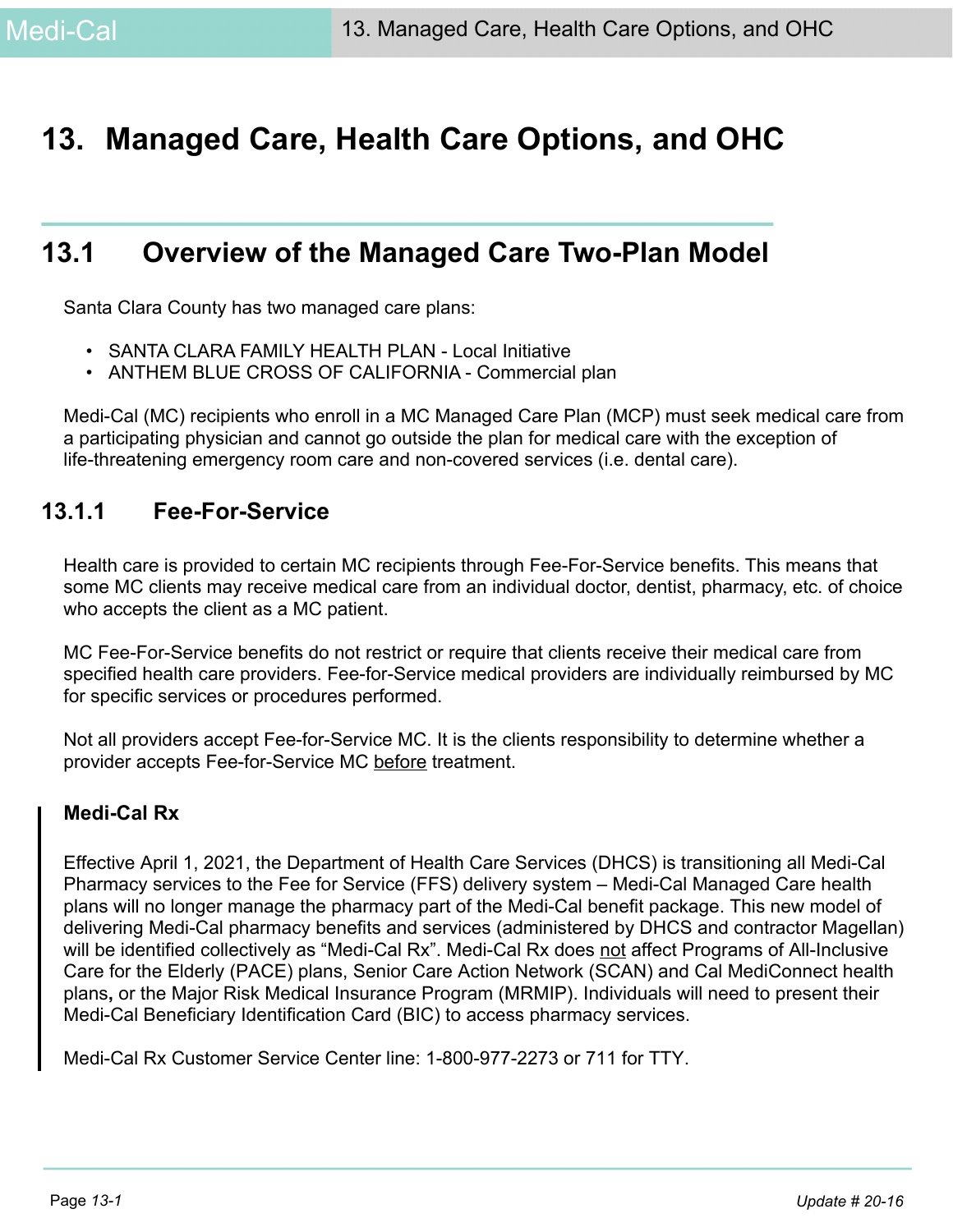# **13.1.2 Managed Care Enrollment**

#### **Mandatory Enrollment**

Enrollment in one of the two Managed Care Plans (MCP) is mandatory for individuals who:

- Reside in the county,
- Receive full scope benefits, and
- Are not required to pay a share-of-cost (SOC).

#### **Voluntary Enrollment**

Enrollment is voluntary for MC recipients in the following aid codes:

- Children: Aid Codes 03, 04, 40, 42, 45, 4A, 4C, 4F, 4G, 4K, 4M, 5K, 7J
- Pregnant Individuals: 86
- Breast and Cervical Cancer Treatment Program (BCCTP): 0M, 0N, 0P, 0U, 0V.

| _______ |  |
|---------|--|

#### **Note:**

Individuals who choose not to enroll in a managed care plan will only be eligible for Fee-for-Service MC.

#### <span id="page-1-0"></span>**Exemptions from Enrollment**

The following MC Recipients are exempt from mandatory enrollment and will remain in Fee-for-Service:

- Foster Care, Adoption Assistance Program (AAP) or Kinship Guardianship Assistance Payment (KinGAP) program
- Recipients with a Share of Cost (SOC)
- Recipients who are dually eligible for Medicare and MC
- \*Individuals with Other Health Coverage (cannot enroll in MCP at all)
- Individuals in skilled nursing facilities (Long Term Care)
- Individuals eligible for emergency and/or pregnancy-related services only
- Individuals with a complex or high-risk medical condition (this includes ANY PREGNANCY) who must continue to be treated by a provider or providers who are not affiliated with either Two-Plan Model program.
- Native Americans, their household members and other people who qualify for services from an Indian Health Clinic.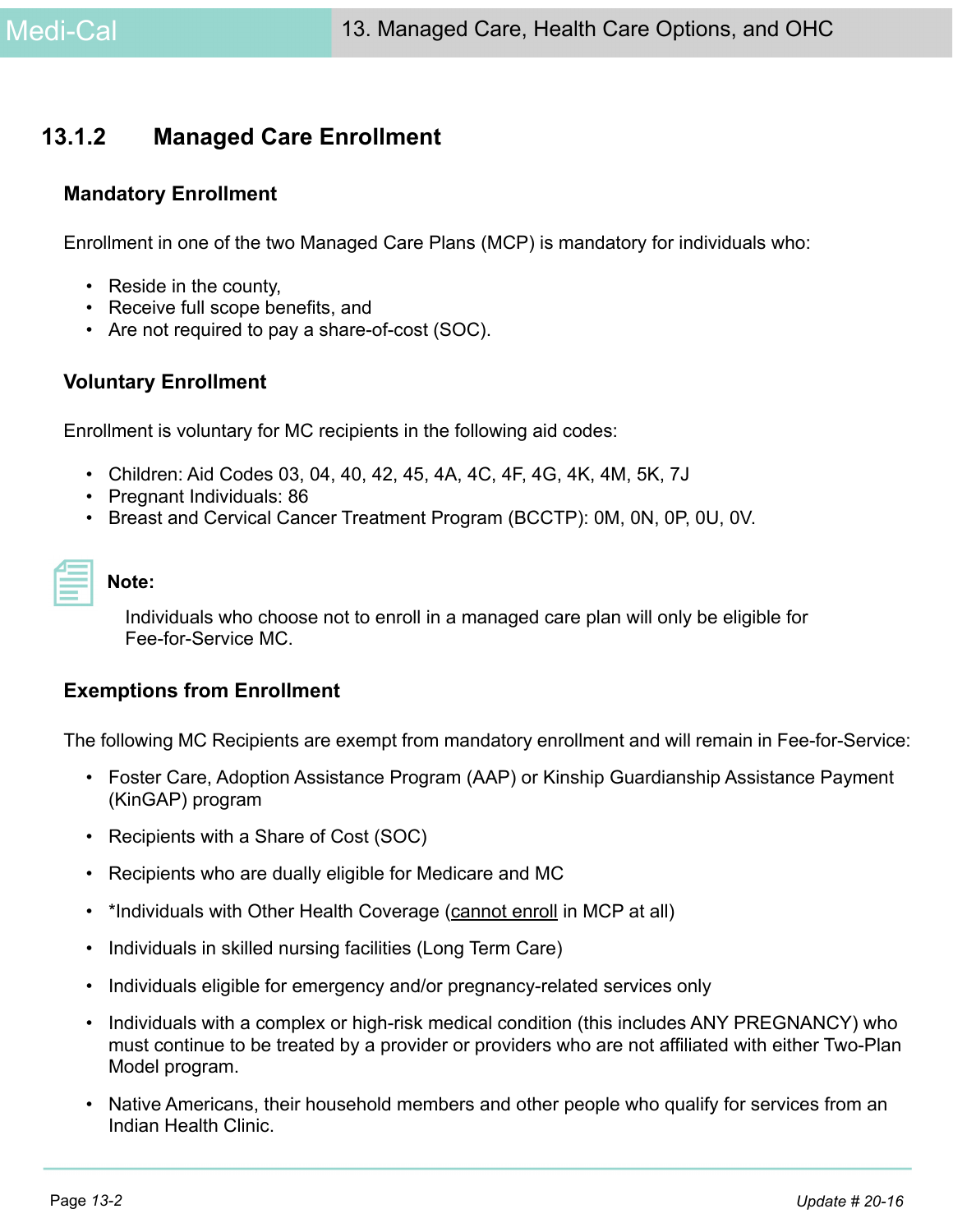- Individuals accepted for case management under an AIDS Waiver or other Home and Community Based Services (HCBS) program (except for the Developmentally Disabled Services Waiver)
- Individuals requiring services relating to a major organ transplant.

Individuals with a Medicare HMO (OHC code "F") may not enroll in the Two-Model Plan in Santa Clara County at this time.

See [DHCS website](https://www.healthcareoptions.dhcs.ca.gov/learn/who-must-enroll) for additional information on mandatory enrollment and exemptions.

# **13.1.3 Managed Care Plan Providers are Not Other Health Coverage**

The provider under an MCP should not be listed as Other Health Coverage in CalWIN. For example, the client may have selected Kaiser as a Provider under Santa Clara Family Health Plan, however, the OHC code is still "N". The only time that Kaiser information should be entered into CalWIN is when it is a private or group health insurance plan.

# **13.2 Health Care Options Enrollment Contractor**

All Two-Plan Model enrollment and disenrollment functions are handled by the Health Care Options (HCO) contractor. The current HCO contractor is Maximus. MC recipients who need assistance with selecting, enrolling in or disenrolling from a plan can contact the HCO contractor at 1-800-430-4263, There are also HCO representatives stationed at BAC, North County and South County District Offices to answer questions and provide assistance with enrollment and disenrollment.

#### **Health Care Options Flyer**

The HCO Flyer explains that certain MC individuals are required to enroll in one of the two Managed Care Plans. It also explains that if the client does not choose a plan within the required time frame, one will be chosen for them. The HCO flyer must be placed in all CalWORKs and MC Intake packets.

# **13.2.1 EW Role in the Managed Care Enrollment Process**

In order to reduce plan defaults and client confusion, EWs must inform applicants and recipients of the MC Managed Care process and requirements at Intake and at Redetermination.

EWs must inform all applicants/recipients in mandatory CalWORKs and MC Aid Codes that:

- They are required to enroll in one of the two MCPs in Santa Clara County,
- There are HCO representatives located in certain Intake office lobbies to answer questions and assist clients in making a choice,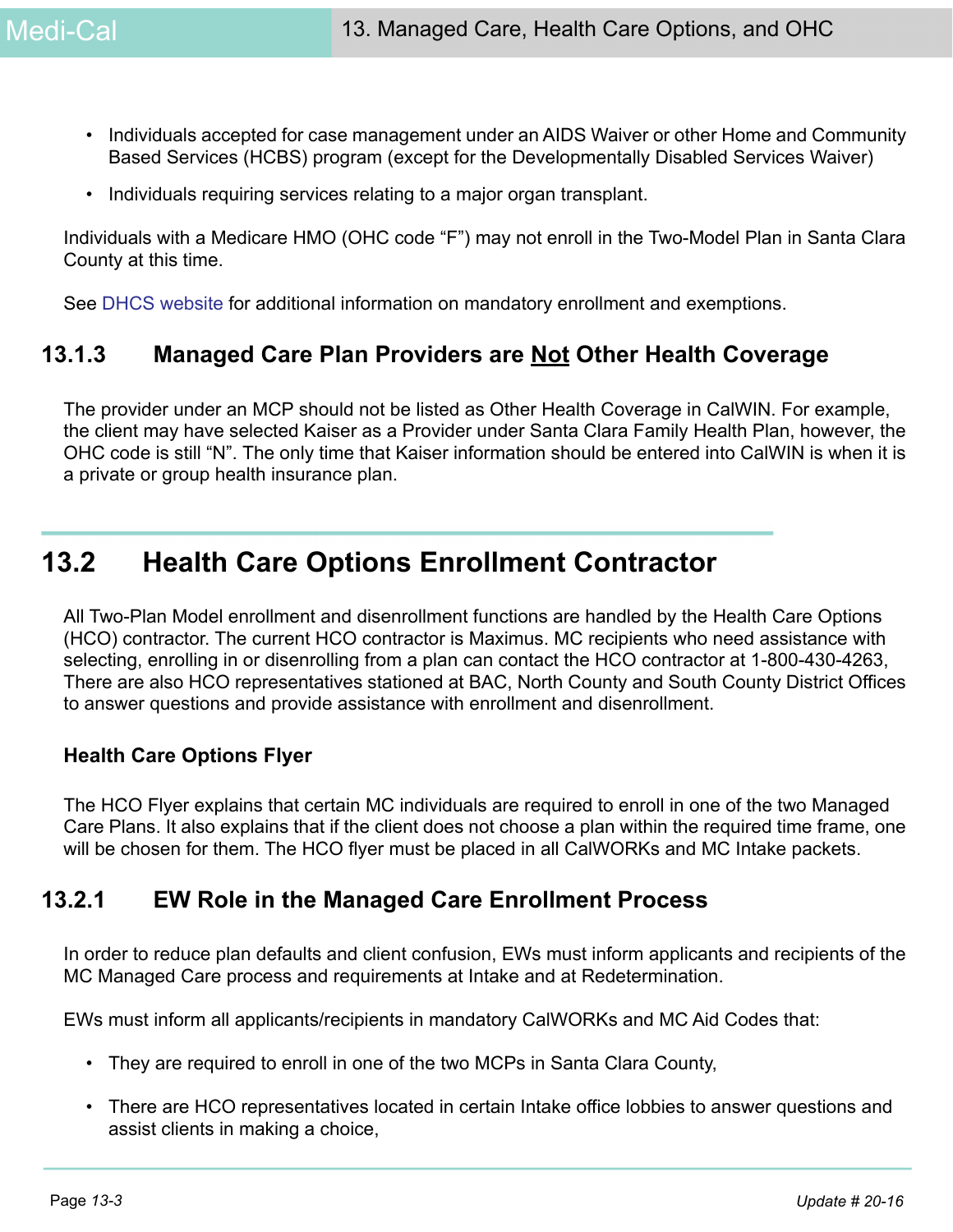- If they do not attend the HCO presentation and choose a plan at that time, an enrollment packet will be mailed to them.
- They must make a choice between the two plans within 30 days, otherwise a plan will be selected for them.

# <span id="page-3-0"></span>**13.2.2 Urgent Disenrollment**

The DHCS Medi-Cal Managed Care Office of the Ombudsman developed an online fillable form for counties to use for urgent requests including:

- Enrollment
- Disenrollment
- Removal of 59 holds.

Client's can contact the Managed Care Ombudsman Office for emergency disenrollment at 1-888-452-8609 or email to MMCDOmbudsmanOffice@dhcs.ca.gov.

All standard non-urgent changes need to be submitted by the recipient or their authorized representative through Health Care Options at 1-800-430-4263.

#### **Online Form Completion Criteria**

The following criteria must be met before an online request for disenrollment can be made:

- MEDS must reflect all current information (i.e. residence address, county code)
- MEDS must show active coverage for the recipient.

If the information above is not correct in MEDS, the request may be denied.

#### **Client-Initiated Disenrollment**

Clients have the option to request disenrollment by phone to the Medi-Cal Managed Care Ombudsman at 1-888-452-8609. Requests made by phone before 5pm will be processed no later than two business days after the request is made. Requests made by phone after 5 pm will be processed the following business day and be effective no later than two business days after the request is processed.

# **13.2.3 Automatic Default Into a Managed Care Plan**

After 30 days, individuals who do not return enrollment forms are automatically assigned to a plan. There are several criteria by which the plans are automatically assigned:

• The plan must have a primary care service site within the individuals zip code area (time and distance for travel does not exceed 30 minutes or ten miles),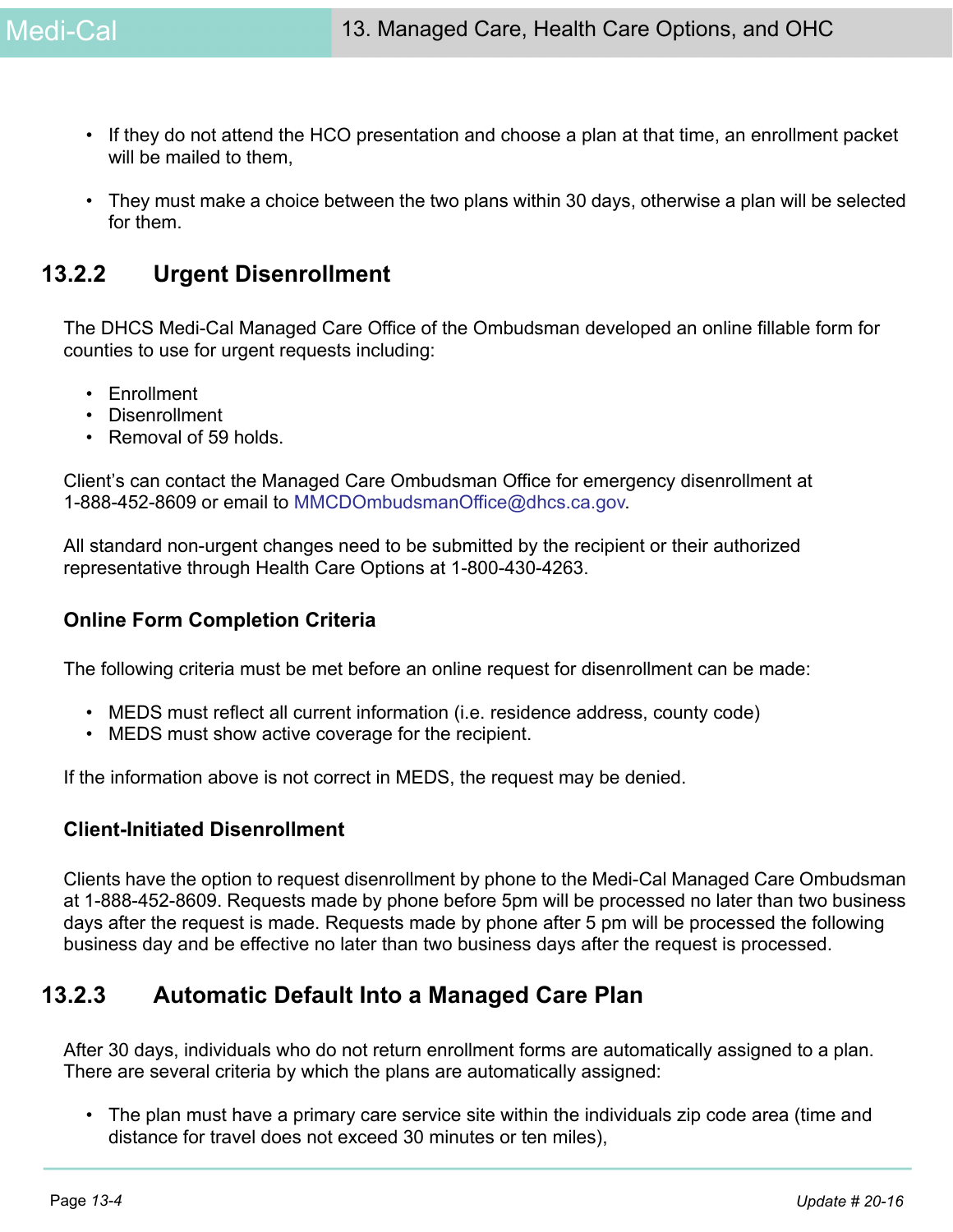- Family members are usually assigned to a plan as a group, and
- The plan must include a primary care provider with the capacity to accept new patients and the language capacity to meet the individual needs.

# **13.2.4 Disenrollment**

HCO representatives are responsible for disenrolling clients from their MCP. Disenrollment, whether to another health plan or to Fee-for-Service, normally takes 15 to 45 days. [\[Refer to "Urgent](#page-3-0)  [Disenrollment," page 13-4\]](#page-3-0).

## **13.2.5 Two-Plan Model Identification Cards**

Both the Santa Clara Family Health Plan and Blue Cross of California will issue an identification card to the plan participant.

Santa Clara Family Health Plan's card includes the client's name, an ID number, the date coverage started, and the Primary Care Provider's name, address, and telephone number. On the back are instructions on what to do in case of an emergency.

The Blue Cross of California plan card also has identifying information, subscriber's name and address, effective date of coverage, the name, address and telephone number for the primary care doctor, Blue Cross 24 hour nurse advice line, and Blue Cross toll free service line.

MC recipients must always carry BOTH their plastic MC BIC and their managed care plan ID card with them in order to receive medical services.

# **13.3 HCO Referrals**

Individual who complete a face-to-face interview and are required to enroll in a managed care plan can be referred to an HCO representative for a consultation providing information on managed care health plans/providers and assistance in completing the enrollment choice form.

The completed Enrollment Choice form can be held by HCO staff up to 120 days prior to approval of benefits if the client chooses to meet with a representative prior to their MC being approved.

#### **HCO Referral Form**

The "Health Care Options Referral Form" (SCD 31) is used to refer clients who are completing a face-to-face interview at BAC, North County and South County district offices to HCO staff for a consultation. This includes both mandatory and voluntary recipients.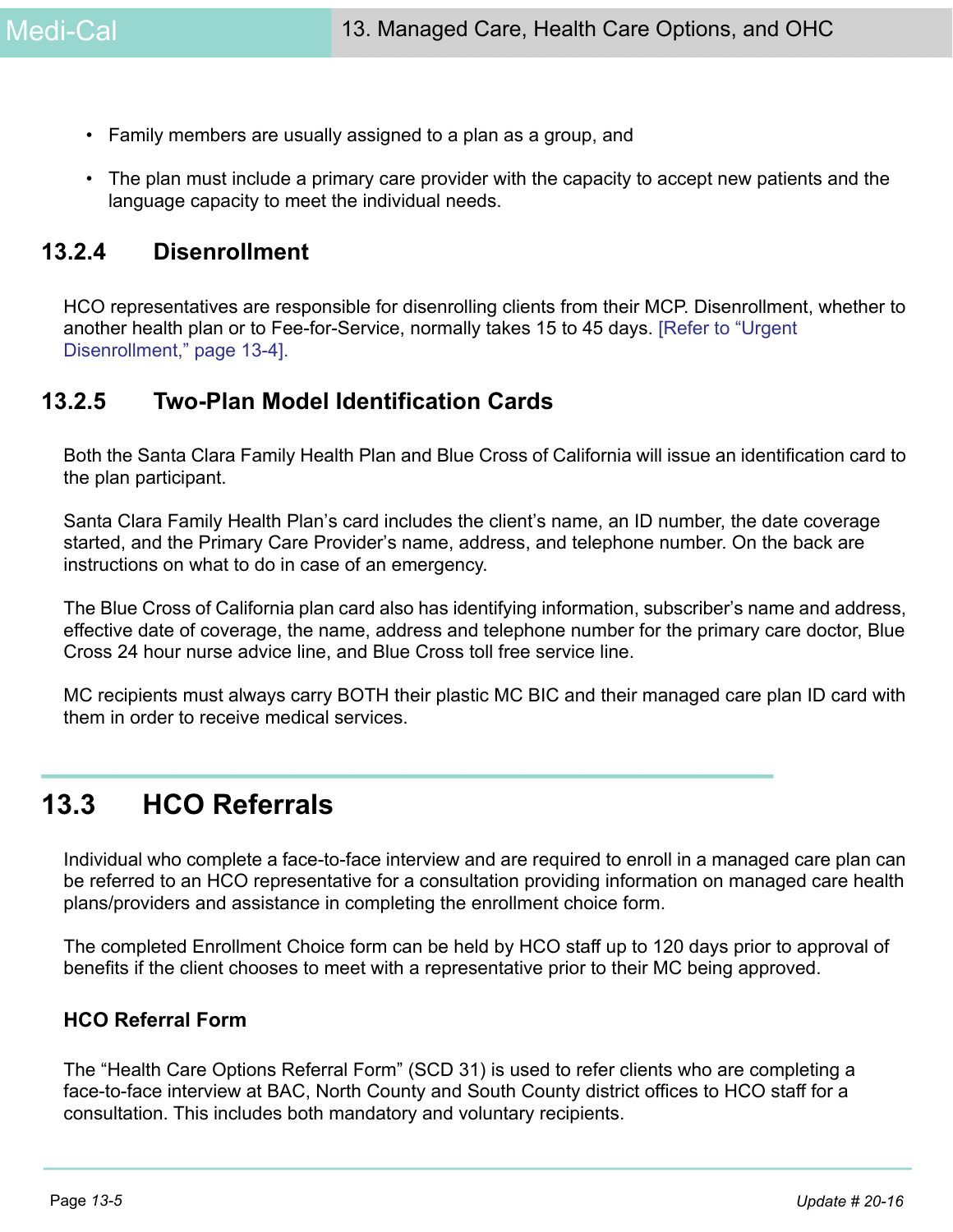#### **Enrollment Information Packet**

MC recipients also have the option to enroll by mail and phone. Individuals who are required to enroll in one of the MC MCPs are mailed a packet of information that includes:

- An enrollment form with written notice of the requirement to select one of the two available MCPs
- The 800 number for enrolling by phone
- Information about requesting an exemption from the mandatory enrollment requirement under certain conditions. [\[Refer to "Exemptions from Enrollment," page 13-2\]](#page-1-0)
- A list of health care providers affiliated with each managed care network

This information will help recipients determine whether their personal doctor or clinic is affiliated with one of the two plans.

#### **Choosing a Primary Care Provider (PCP)**

MC recipients must select a Primary Care Provider (PCP) in addition to selecting a plan. If the individual does not make a selection within a specified time, the plan will assign a PCP.

#### **HCP Information on MEDS**

Both the Santa Clara Family Health Plan and Blue Cross of California plans are reflected in the [HCP-NO] field on various MEDS screens as a three-digit numeric code as follows:

- Managed Care Plan Code for Santa Clara Family Health Plan: 309
- Managed Care Plan Code for Blue Cross of California: 345

A two-digit numeric or alpha/numeric code in the [HCP-STAT] identifies a recipient's enrollment status in the associated managed care plan. [Refer to "HCP-STAT," page 12-45]

# **13.3.1 Cost of Care in Managed Care Plans**

Covered benefits are provided at no charge to the recipient when enrolled in one of the managed care plans.

# **13.3.2 Transportation Services for Managed Care Recipients**

Transportation services are available to Managed Care recipients through each of the two managed care plans.

Recipients can request transportation services via the process below: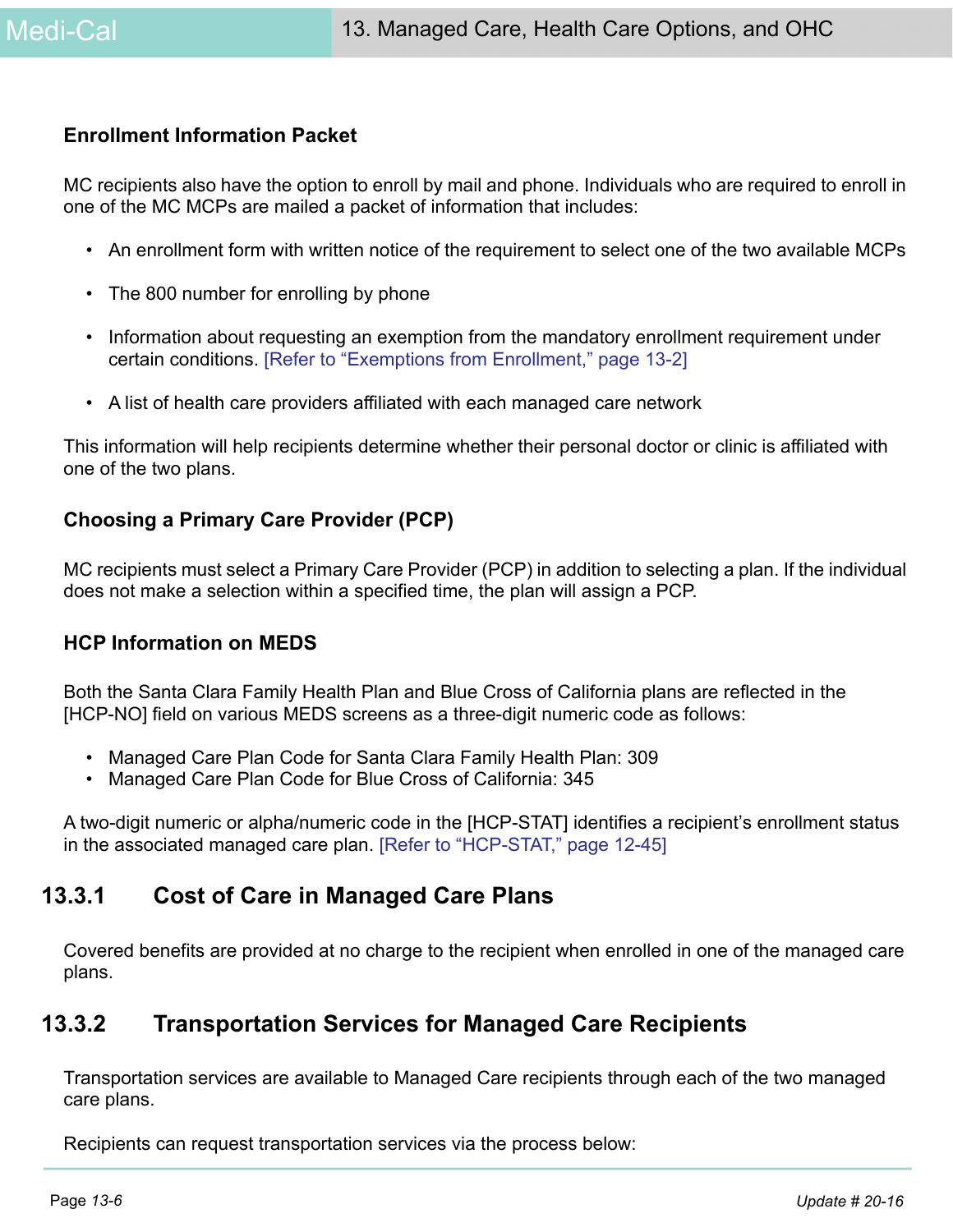- **Santa Clara Family Health Plan**: Contact customer service at 1-800-260-2055 at least 7 days before the appointment. The appointment must be for services covered through the health plan, and the doctor must be an SCFHP provider. When requesting transportation, clients should be prepared to provide the date and time of appointment, address of appointment, pick up location, member ID number and name of the doctor they are seeing.
- **Anthem Blue Cross of California**: Request transportation services through their doctor prior to the appointment. Contact transportation reservations at 1-877-931-4755 (TTY 711) at least 7 days before the appointment. When requesting transportation, clients should be prepared to provide the date and time of appointment, address of appointment, pick up location, member ID number and name of the doctor they are seeing.

# **13.3.3 MCP and HCO Contact Information Updates**

MCPs and HCOs provide the County with a list of clients who have reported a change in contact information. This listing is distributed to District Office for processing. The HCO or MCP is responsible for obtaining the client's consent to share information and then inform the County that it has the client's consent. This will allow EWs to maintain the most up-to-date contact information for clients.

# **13.4 Managed Care for Mental Health Services**

The MC Specialty Mental Health Service Consolidation Program provides mental health services to all MC recipients in the county through single managed care Mental Health Plan (MHP). Individuals are automatically enrolled upon MC approval.

The MHP for Santa Clara County is:

Santa Clara County Mental Health Department 645 South Bascom Avenue San Jose, CA 95128

The toll free telephone number is: 1-800-704-0900

Individuals may call the mental health plan to get information about:

- Mental health plan services offered
- How to access mental health services
- A list of the mental health plan's psychiatrists, therapists, clinics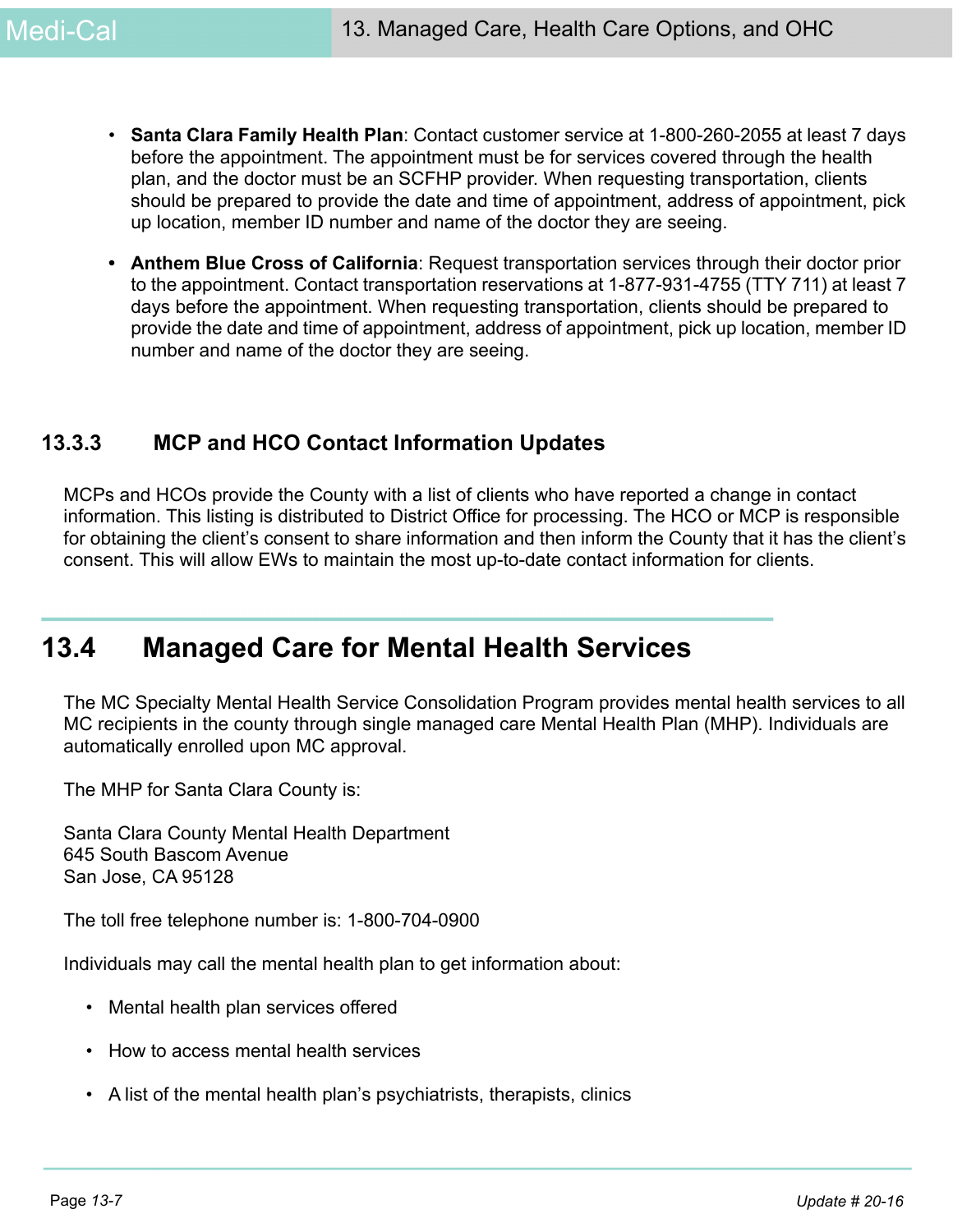# **13.4.1 Mental Health Services**

Most mental health services must be pre-approved by the MHP before the psychiatrist or therapist can be reimbursed by MC. Prior approval is not required for hospital services when an individual needs hospital admission for emergency mental health treatment.

When an MC recipient needs mental health services, he/she should contact his/her family doctor, clinic, or the MHP for approval.

# **13.5 Coordinated Care Initiative - Cal MediConnect**

The federal Medicare program and the state MC program have partnered to start the Coordinated Care Initiative (CCI) to improve care for California's seniors and people with disabilities who are dually eligible for both of the public health insurance programs, MC and Medicare. These individuals are referred to as dual eligibles.

The CCI includes two parts, Cal MediConnect and Managed Medi-Cal Long-Term Services and Supports (MLTSS).

# **13.5.1 Cal MediConnect**

Optional enrollment into an integrated managed care that combines Medicare and MC benefits. A client's medical, some behavioral health, long-term institutional, and home and community-based services will be combined into a single health plan.

# **13.5.2 MLTSS**

Mandatory enrollment of all MC clients (including those dually eligible for both MC and Medicare (Duals) who have opted out of Cal MediConnect or who are not eligible for Cal MediConnect) into a MC managed care health plan to receive all their MC benefits, including Long-Term Services and Supports (LTSS), one of which is In-Home Supportive Services (IHSS).



**Note:** 

All recipients of IHSS will receive their benefits as a MC managed care benefit.

# **13.5.3 CCI Implementation**

The Cal MediConnect program is a three-year Duals Demonstration Project which will be implemented in the following eight counties: Alameda, Los Angeles, Orange, Riverside, San Bernardino, San Diego, San Mateo, and Santa Clara.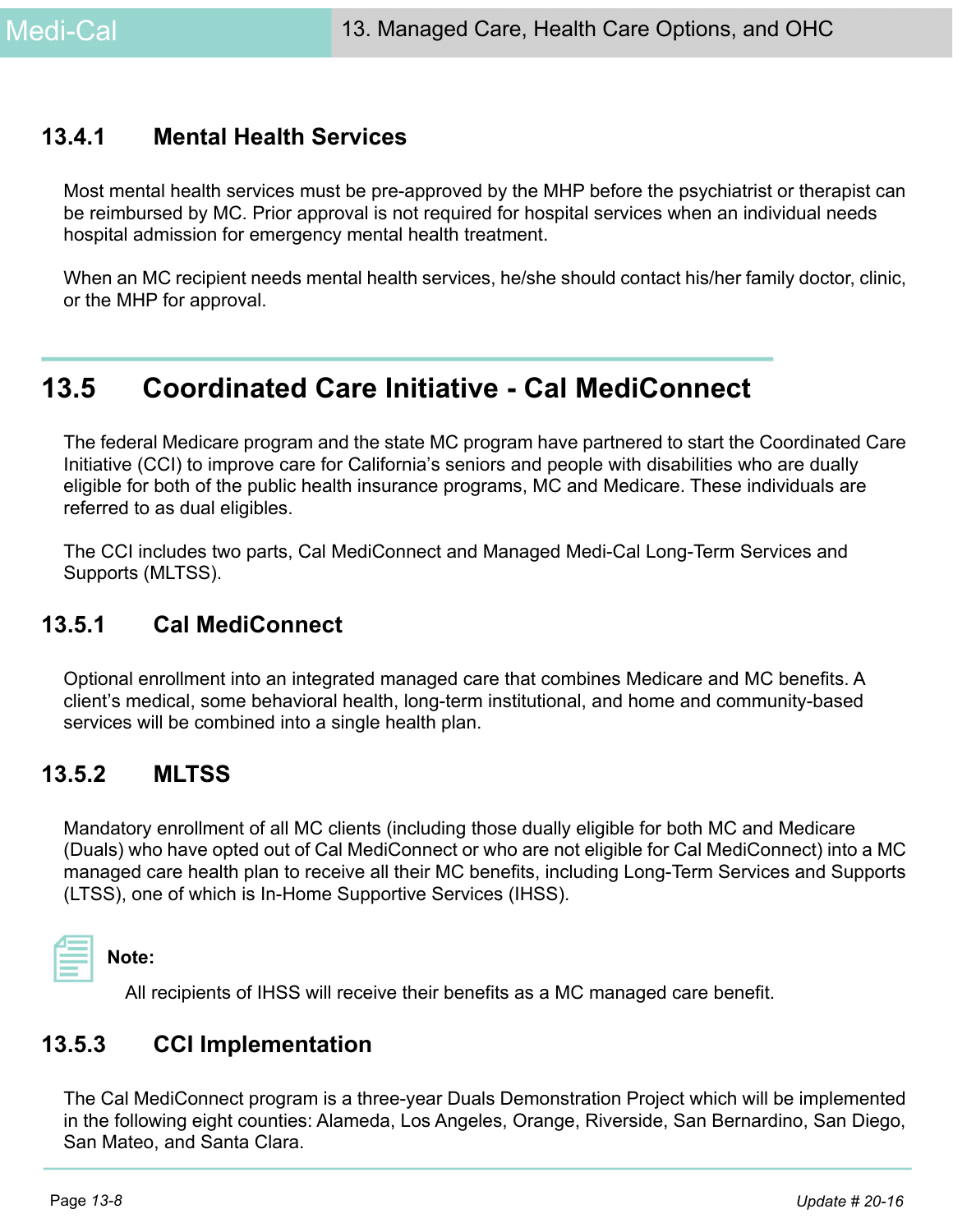#### **Dual Eligible Enrollment**

The state will automatically enroll all dually eligible clients (Medicare and MC) into a Cal MediConnect health plan unless the client actively chooses not to join (i.e. opt out) and notifies the state of this choice. The state will send eligible clients multiple notices describing their choices, including a Guidebook and Choice Form that allows those individuals to make a decision.

#### **Opting out**

This is when an eligible client chooses not to join a coordinated health plan and decides to keep his/her Medicare benefits separate by choosing a MC health plan only. Clients who enroll in a Cal MediConnect health plan may change health plans at any time.



**Note:** 

Opting out applies only to Medicare benefits. Clients must still get their MC benefits through a managed care health plan.

# **13.5.4 Dual Eligibles Who Do Not Enroll into a Cal MediConnect Health Plan**

For dually eligible clients (Medicare and MC) who do not enroll into a Cal MediConnect Health Plan, the state will require enrollment into a MC managed care health plan for all MC LTSS and any Medicare deductibles or costs. These dual eligible clients who enroll in a MC managed care health plan only will not have a change to their Medicare benefits. They can still go to their Medicare doctors, hospitals, and providers.

## **13.5.5 MC ONLY Clients**

The state requires mandatory enrollment into a MC managed care health plan. MC ONLY clients MUST get all their MC benefits, including LTSS, through a MC managed care health plan.

Most people with only MC already are enrolled in a MC managed care health plan, which will now include LTSS through their health plan.

# **13.5.6 CCI Health Plan Providers**

In Santa Clara County, there are two CCI health plan providers:

#### **Santa Clara Family Health Plan**

New Members: 1-877-723-4795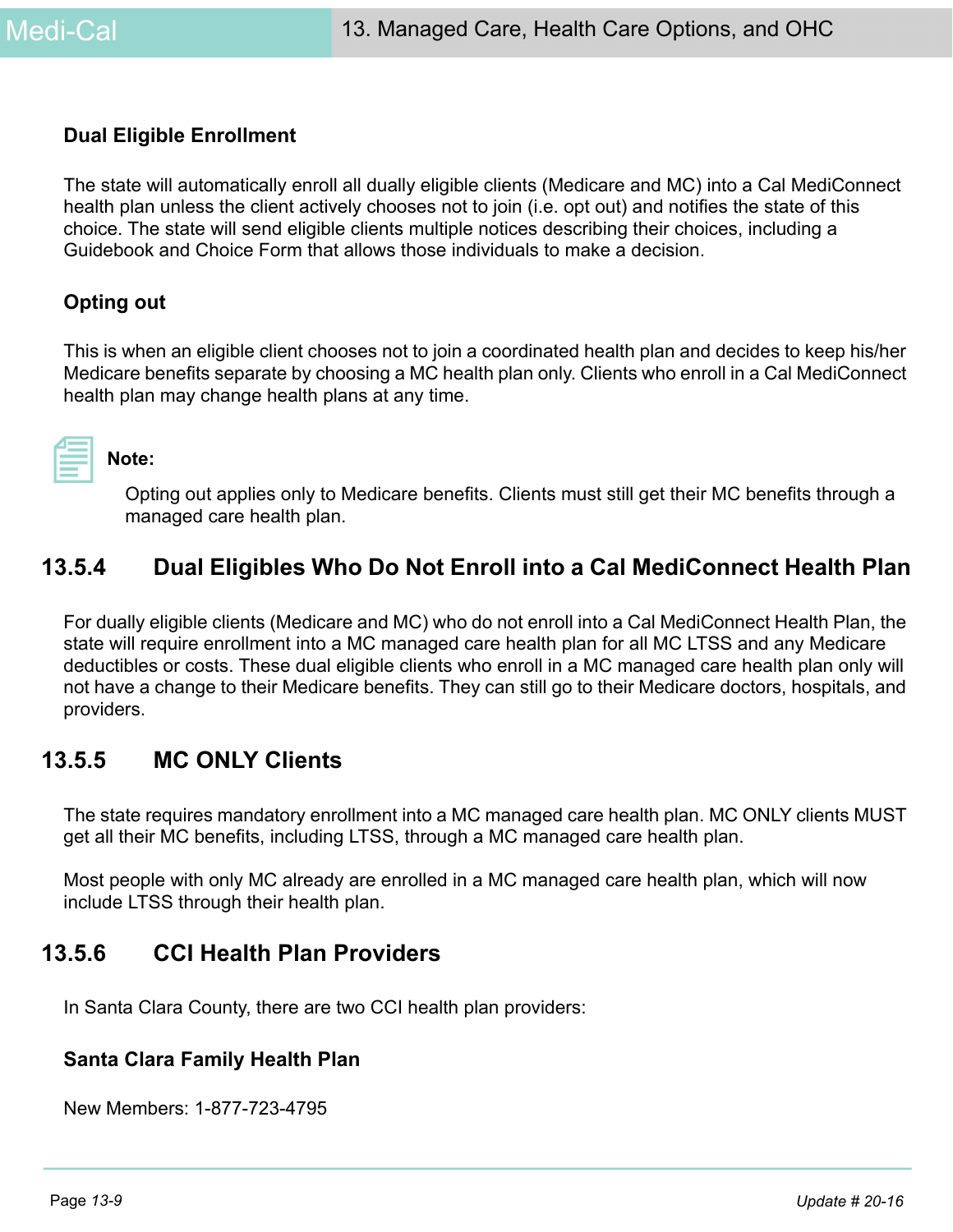TTY: 1-800-735-2929

#### **Anthem Blue Cross**

New Members: 1-855-817-5785

TTY: 1-800-855-2880

#### **Cal MediConnect Ombudsman**

Clients enrolled in Cal MediConnect who need:

- Help with their services or plan,
- Assistance with resolving enrollee problems/complaints,
- Assistance with filing appeals,

can reach the Cal MediConnect Ombudsman services by calling:

Phone: 1-855-501-3077

TTY: 1-855-847-7914

Monday - Friday, 9am - 5pm

# **13.5.7 Program of All-Inclusive Care for the Elderly (PACE)**

PACE provides all Medicare and MC benefits plus extra services to help seniors who have chronic conditions live at home. If clients are 55 years old or older and they need a higher level of care to live at home, they may be able to join PACE. The Santa Clara County PACE plan is On Lok Lifeways.

On Lok Lifeways

1333 Bush Street

San Francisco, CA 94109

Main Phone: (415) 292 - 8888

Fax: (415) 292 - 8745

Toll Free: 1-888-886-6565

TTY: 1-415-292-8898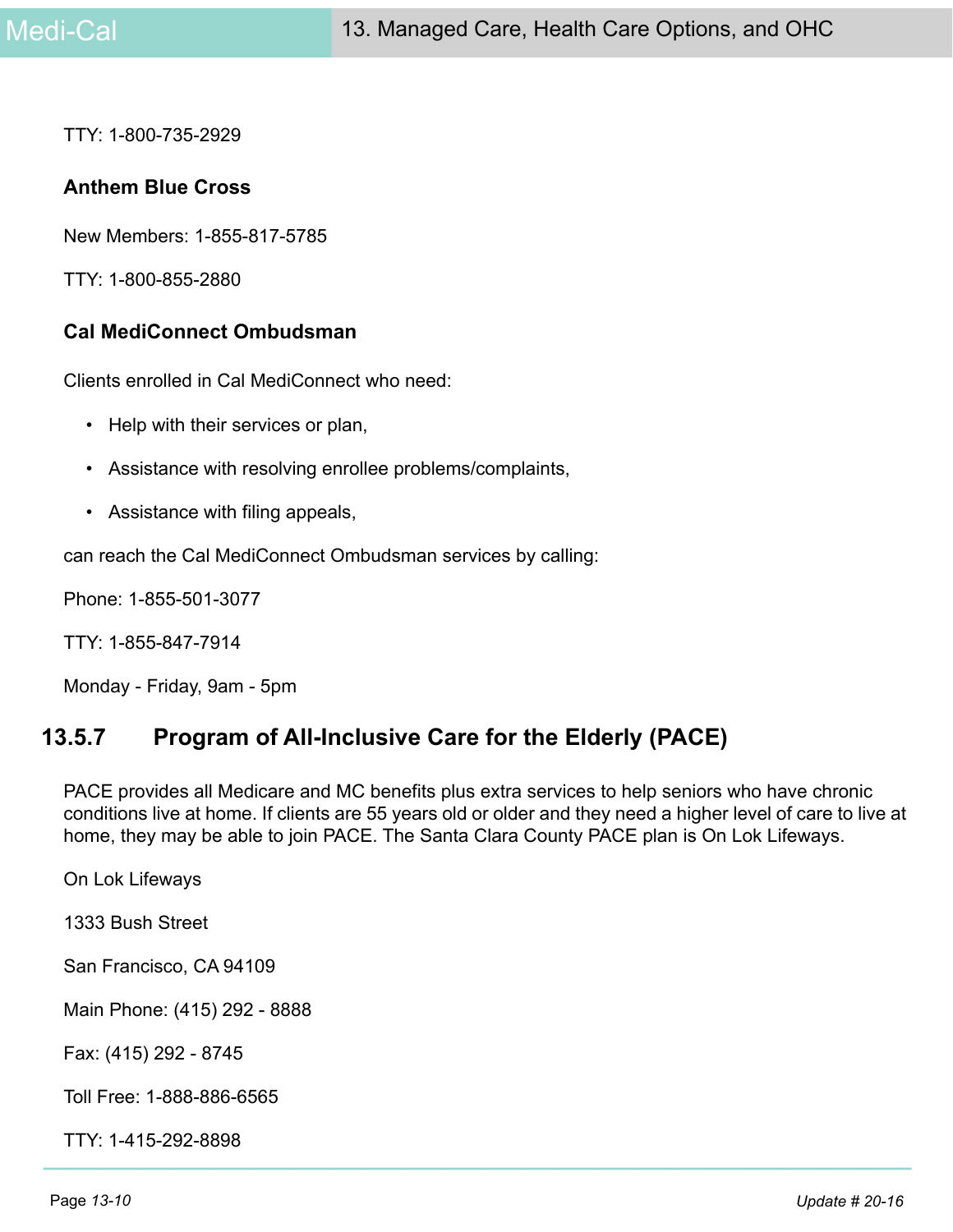Website: www.onlok.org

## **13.5.8 Client Questions and Answers**

The following are questions and answers that staff can refer to when clients have questions regarding Cal MediConnect:

Q1. How do I know if I am eligible?

A1. Most people with full Medicare and MC benefits (Dual Eligibles) can join a Cal MediConnect health plan. MC recipients in participating counties who receive LTSS, such as Multipurpose Senior Service Program (MSSP), Community-Based Adult Services (CBAS), IHSS, or who live in a nursing facility, will need to enroll in a managed care plan for those benefits. This applies both to those who opt out of Cal MediConnect and those who are not eligible.

The following are not eligible for Cal MediConnect:

- Dual Eligible clients under 21.
- Dual Eligibles with partial benefits or other health coverage.
- Home and Community Based Services waiver enrollees (except MSSP; all others must disenroll from those programs to be eligible for the Cal MediConnect; will not be passively enrolled).
- Dual Eligibles with developmental disabilities.
- Dual Eligibles with End-Stage Renal Disease (exception for San Mateo & Orange).
- PACE and AIDS Health Care Foundation enrollees (who must disenroll from those programs to be eligible for the Cal MediConnect; will not be passively enrolled).
- Individuals receiving services through California's regional centers or State developmental centers or intermediate care facilities for the developmentally disabled.
- Individuals residing in one of the Veterans Homes of California.

#### Q2. How will I be notified?

A2. If you need to select a new plan, you will receive three different notices, sent 90, 60 and 30 days ahead of your enrollment date. This is the same for clients in Cal MediConnect and clients in MC fee-for-service who need to choose a managed care plan for their LTSS.

The first notice (90-day notice) will alert you to the coming change.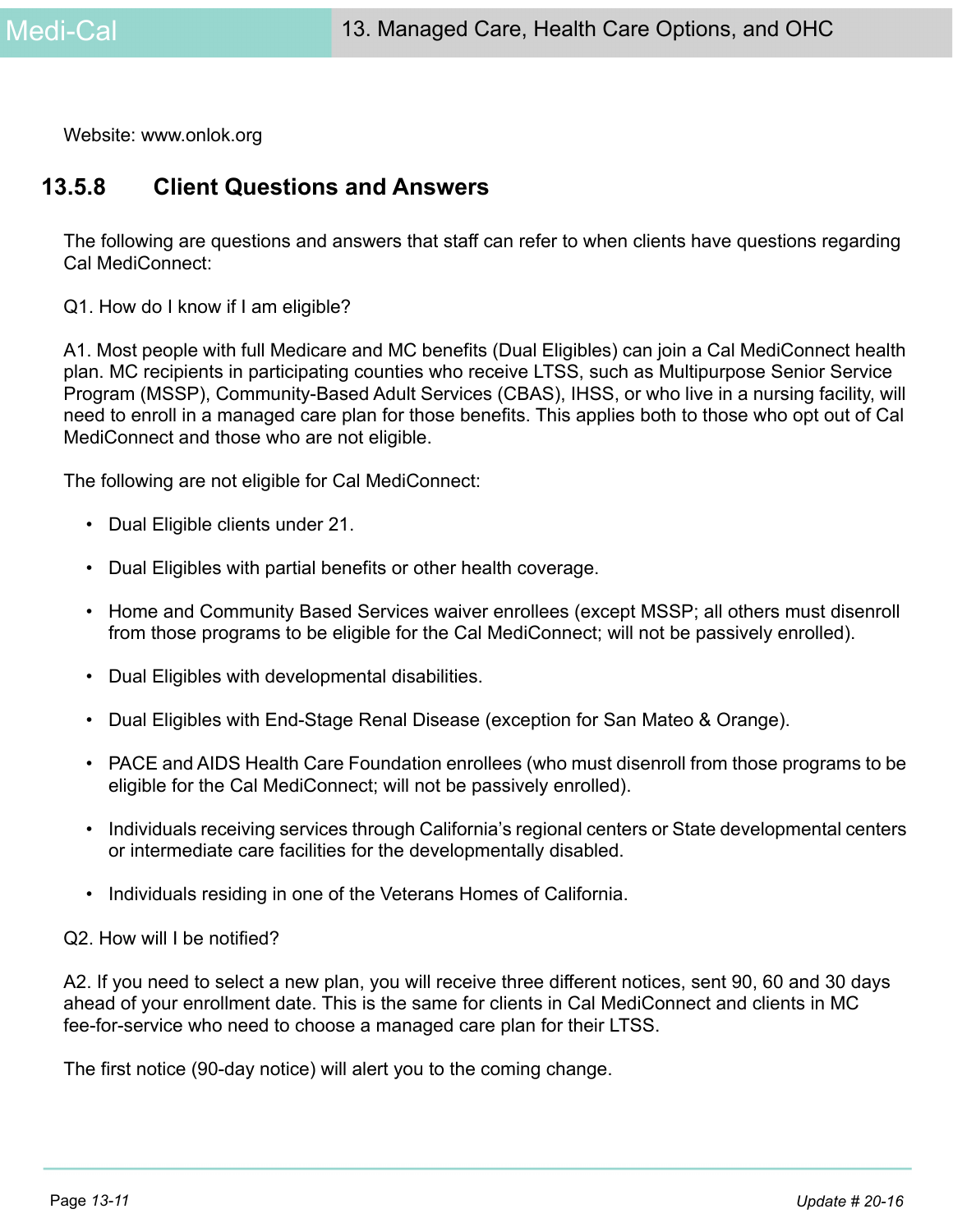The second notice (60-day notice) will come with a packet that has information about plan benefits and provider networks to help you select a plan. This will include a plan that is the best match for you based on how many of your current providers are included in a plan¡¦s provider network.

The third notice (30-day notice) will provide you with information about your specific plan. This will be the plan you have chosen based on the 60-day notice. If you did not make a selection, it will be the plan that is the best match.

Those clients who are NOT eligible for Cal MediConnect and who are already enrolled in a MC managed care plan will receive one notice prior to the change in their benefit package. This change is the LTSS program, which adds long-term services and supports to clients' existing plan.

#### Q3. What are my options?

A3. Your enrollment date will depend on several factors, including which county you live in and whether you are already in a MC managed care plan. You will receive a choice form in your 60-day packet that you can use to select a plan. You can also call Health Care Options to enroll in a plan at 1-844-580-7272 or 1-800-430-7077 (TTY).

If you are eligible for Cal MediConnect, here are your options:

- 1. Enroll in Cal MediConnect. Combine your Medicare and MC benefits under one plan. Clients can access the same Medicare benefits that they could through a fee-for-service or Medicare Advantage plan.
- 2. Join a MC plan only. Your fee-for-service Medicare or Medicare Advantage plan remains as it is; however, you must enroll in a MC plan for your MC benefits.
- 3. Enroll in PACE. Only certain dual eligible clients are eligible for PACE; you must be 55 or older, live in your home or community setting, need a high level of care, and in a zip code served by a PACE health plan with openings.

#### **Note:**

Those who are not eligible for Cal MediConnect or who opt out still must enroll in a MC managed care plan or PACE.

Q4. When do I need to enroll?

A4. Enrollment dates will vary. You do not need to do anything until you receive your notices.

Q5. Can I keep my providers?

A5. Your new Cal MediConnect or MC health plan is required to make sure your care continues and is not disrupted. Your health plan will work with you and your doctors to make sure you get all the care you need.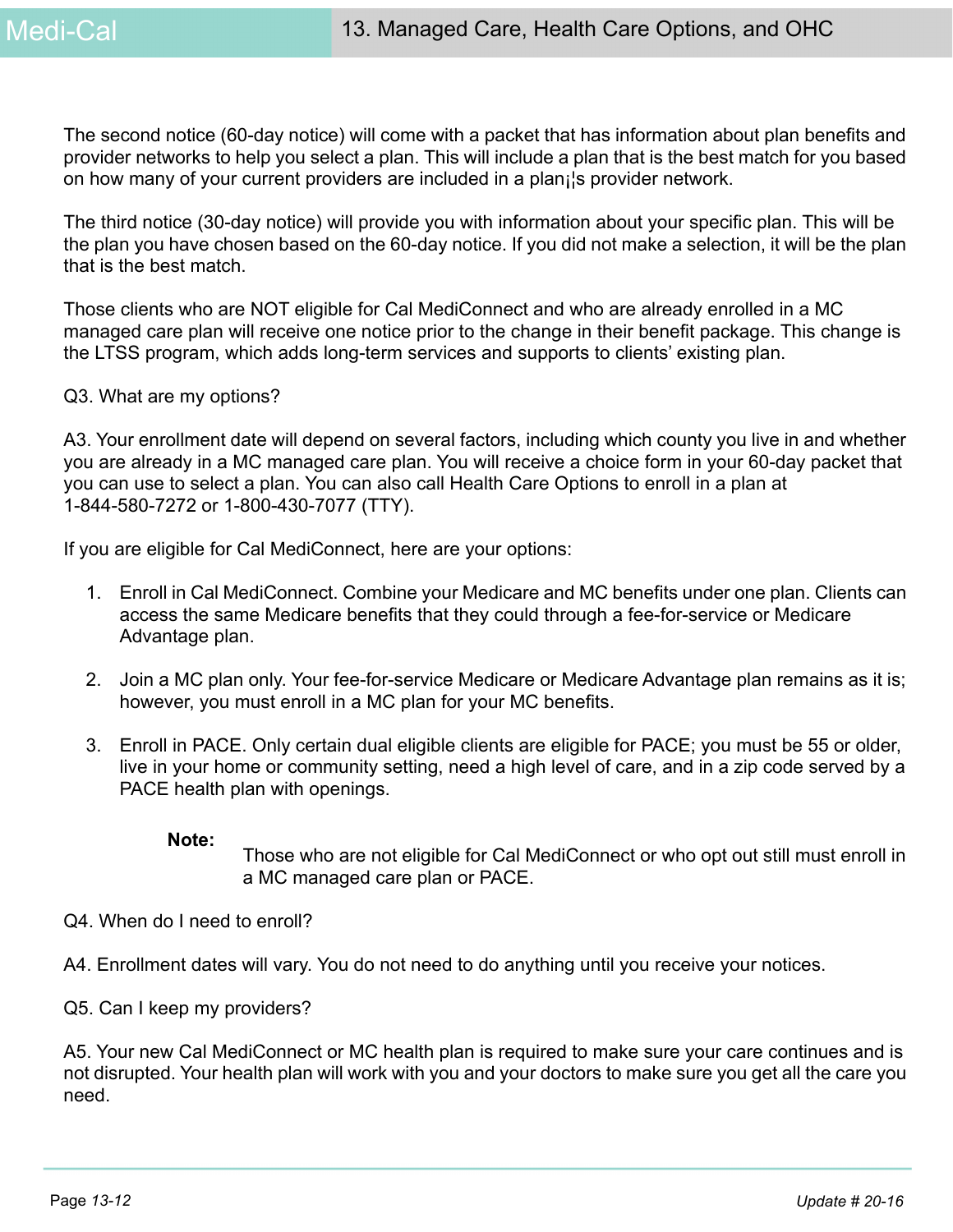You have the right to continue to receive needed services, even if you may no longer be able to receive them from the same provider. Eventually, you must get all your covered services from providers who work with your plan. These are in-network providers.

If your primary care or specialist doctor is not in your plan, you may be able to continue to see them for 6 months for Medicare services and 12 months for MC services as long as:

- You have seen the doctor twice in the 12 months before enrolling in the plan,
- Your doctor is willing to work with the plan and accept payment from them, and
- Your doctor is not excluded from your plan for quality or other reasons.

You have the right to stay in your current nursing home under Cal MediConnect, unless it is excluded from the plan's network for quality or other concerns.

You will not have to change IHSS, CBAS, and MSSP providers.

Continuity of care protections do not apply to suppliers of medical equipment, medical supplies, and transportation. They also do not apply to home health or physical therapy providers.

Q6. Why did I receive a letter that says I will be disenrolled from my prescription (Part D) coverage?

A6. If you qualify for both Medicare and MC, you will be automatically matched with (and eventually enrolled into) a Cal MediConnect plan, unless you otherwise choose to keep your Medicare they way it is now and choose a plan for your MC benefits, or if you choose a PACE plan. Since you can only be in one Medicare plan at a time, your enrollment in Cal MediConnect will automatically end your enrollment in any other Medicare prescription drug plan. Your Part D prescription drug coverage will then be covered by a Cal MediConnect plan.

You receive the disenrollment notice because your current Medicare program recognizes that you are scheduled to join Cal MediConnect, and is alerting you that your coverage will switch to that new plan once your new coverage begins. You will not lose your prescription drug coverage at any time.

If you do not want to be in Cal MediConnect, you may keep your Medicare the same and stay in your current prescription drug plan. You will still have to select a MC plan for your MC benefits. You just need to let Health Care Options know your decision.

Q7. What information should I consider in making this decision?

A7. Your 60-day packet will contain information to help you make your decision, including identifying health plans that may be the best fit with your current doctors and other health care providers. You should contact this health plan's member services phone number to be sure your doctor(s) and other health care providers that you use are in the plan's network. If you want to find a new doctor, the health plan can help you find one.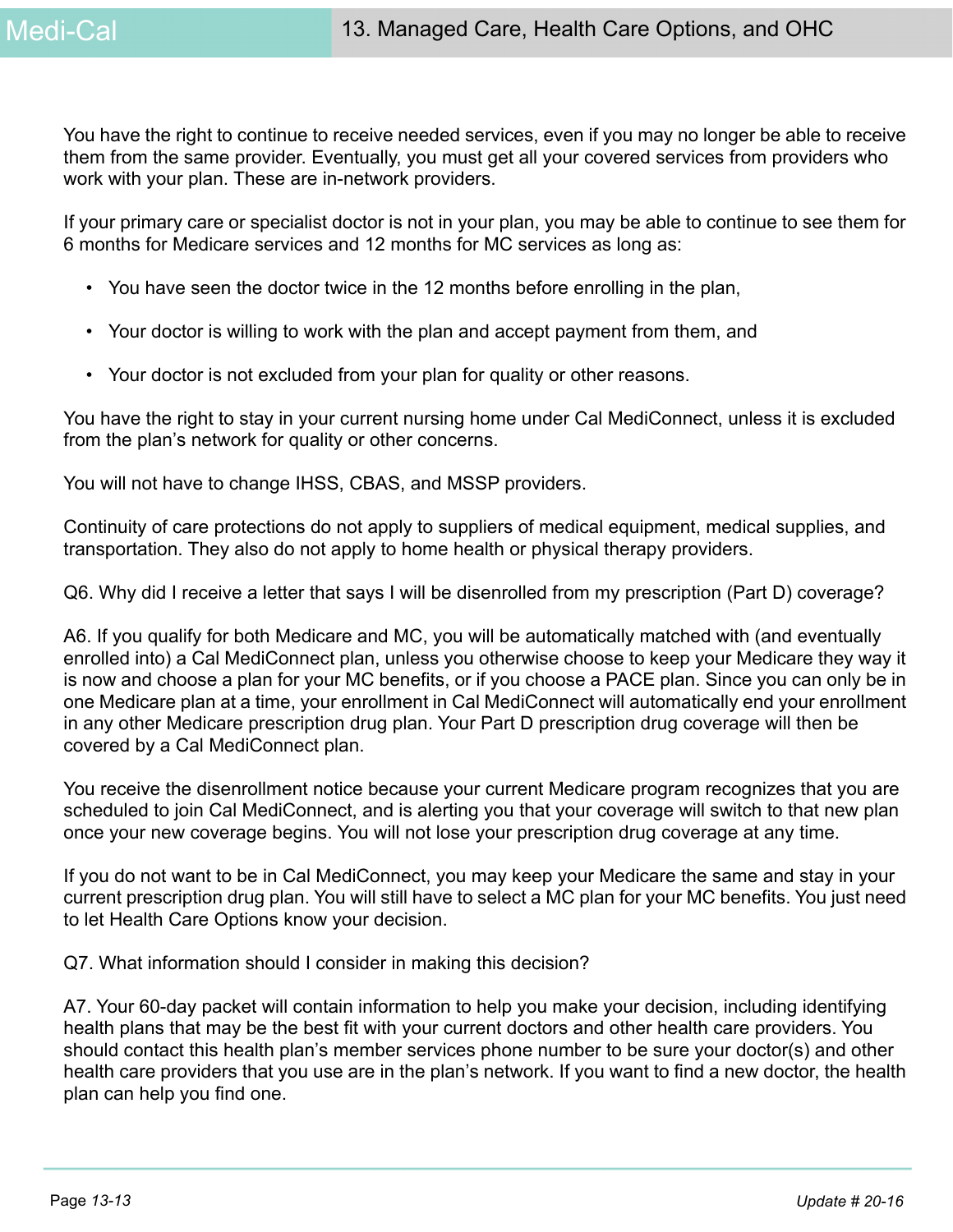You will also want to make sure that the Cal MediConnect health plan's Medicare Prescription Drug formulary includes the medications that you need to take. Be sure to have the exact name of the prescription drug when calling the plan(s).

You may also want to talk with family members, your doctor(s) or other people you rely on in making this decision. Individual counseling is also available from the local Health Insurance Counseling and Advocacy Program (HICAP).

Q8. Where can I get more information? How can I exercise my options?

A8. Health Care Options staff can also help you to understand these new options and MC changes, and to enroll in the managed care of your choice. They can be reached at 1-844-580-7272.

The Cal MediConnect Ombudsman Program helps clients voice complaints and solve problems with Cal MediConnect. If you need help with your services or your plan, you can call 1-855-501-3077 (TTY 1-855-874-7914) from Monday - Friday, 9am - 5pm.

HICAP is available to help you understand these changes and new options. HICAP provides workshops on Medicare issues, including Cal MediConnect, and also provides individual counseling to assist individuals in understanding their options. You can call 1-800-434-0222 to talk with someone at your local HICAP.

# **13.6 Other Health Coverage (OHC)**

MC recipients are required to report and utilize any other health insurance that is available. Federal law prohibits MC from paying for services which are covered by the client's private or group health insurance or health plan. The California Department of Health Care Services (DHCS) Third Party Liability and Recovery Division (TPLRD) has implemented electronic health data exchanges among the health care providers, consumers of health care and government agencies to obtain other health coverage information for MC recipients through an automated data match process.

OHC is defined as benefits for health related services or entitlements for which a MC recipient is eligible under any:

- Private, group or indemnification insurance program
- Other state or federal medical care program
- Other contractual or legal entitlement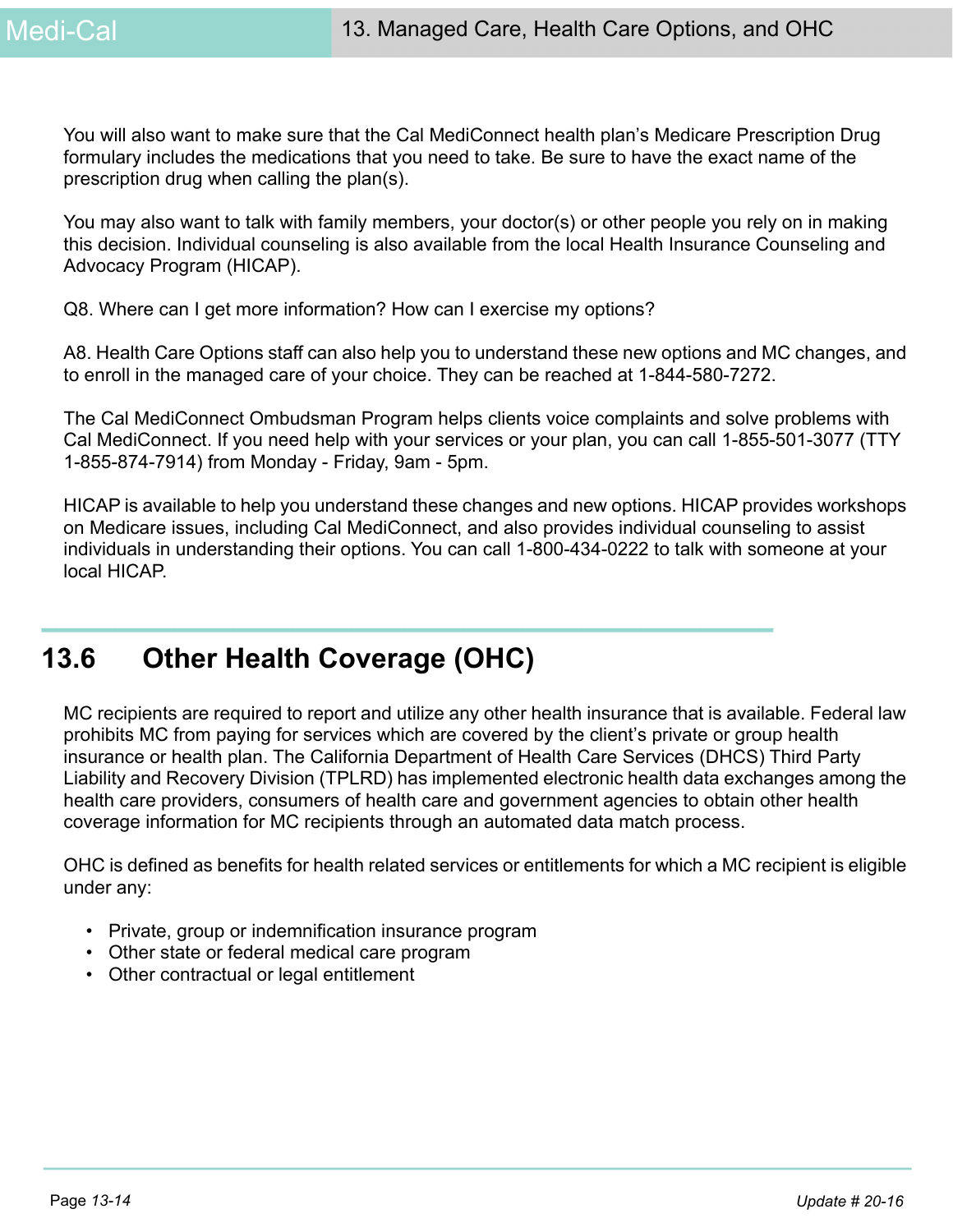

**Note:** 

Individuals can be approved for MC and OHC; the OHC will be billed as the primary coverage and MC will be billed as secondary coverage.

Due to the confidentiality of Minor Consent Services, MC will not report OHC nor bill private insurance carriers for such services

# **13.7 Client Responsibility**

# **13.7.1 Reporting**

All MC clients have the responsibility to report:

- Current OHC information. This includes not only current health insurance, but also health insurance which is available, but not applied for.
- The availability of employer related health benefits.
- OHC changes within ten days (for example, termination, lapses, or a different insurance carrier).
- OHC information to their doctors and other health care providers.

| <b>Contract Contract Contract</b><br>$\mathcal{L}^{\text{max}}_{\text{max}}$                                                   |  |
|--------------------------------------------------------------------------------------------------------------------------------|--|
|                                                                                                                                |  |
|                                                                                                                                |  |
|                                                                                                                                |  |
| _____<br><b>Contract Contract Contract Contract Contract Contract Contract Contract Contract Contract Contract Contract Co</b> |  |
|                                                                                                                                |  |
|                                                                                                                                |  |

#### **Note:**

The client must utilize private health insurance prior to using MC.

If the beneficiary refuses to cooperate in the State's purchase of health insurance under the HIPP program, when it is found to be cost effective, DHCS may decline payment for medical services which would otherwise be covered by the insurance policy.

# **13.7.2 Fraud Referrals**

If the EW suspects that an MC recpient is withholding information about OHC, the client's name, CIN and any available OHC information must be communicated to:

Department Of Health Care Services Medi-Cal Investigations Unit - North P.O. Box 977413 - MS 2201 Sacramento, CA 95899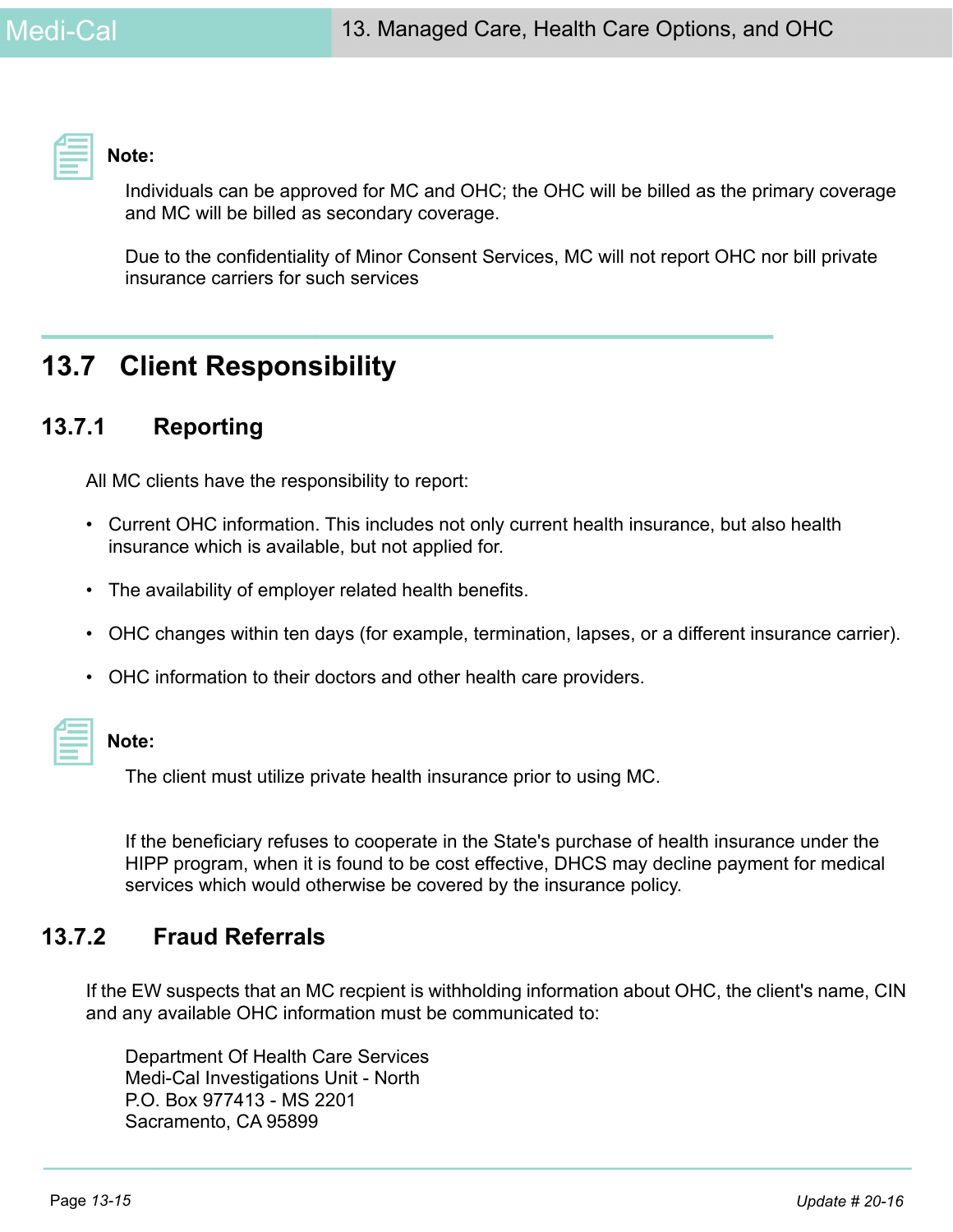Main Line: 916-650-6630 Fax: 916-324-0772

# **13.8 EW Responsibility**

# **13.8.1 Informing**

EWs must inform MC applicants and recipients that:

- Reporting OHC does not interfere with their eligibility for or use of MC benefits.
- If health insurance coverage is available from any source, at no cost to the recipient, the applicant/recipient must enroll. If the applicant/recipient fails to cooperate by not enrolling in the plan, the EW must deny or discontinue MC eligibility.

#### **Note:**

Individuals who do not apply for available coverage that meets Minimum Essential Coverage (MEC) are not eligible for Advanced Premium Tax Credits (APTC).

- Employer related health benefits which are available to an individual must be reported. If there is no cost, the benefits must be applied for and retained. The MC program may pay the health insurance premiums if it is determined to be cost effective. [["Treat the discontinued person as an](#page-25-0)  [ineligible member of the MFBU. MC benefits must continue for members of the family unit who are](#page-25-0)  [unable to enroll on their own behalf.," page 13-26](#page-25-0).]
- Any health insurance payments received for health care services paid by MC must be reported and repaid.
- Due to the confidentiality of Minor Consent Services, MC will not report OHC nor bill private insurance carriers for such services.

# **Note:**

Federal law requires that EWs inform Medi-Cal beneficiaries and applicants that they are not required to purchase Medigap insurance.

# **13.8.2 Identification**

EWs must ask applicants and recipients if they have other health insurance when:

• Interviewing CalWORKs or MC only applicants during the Intake process.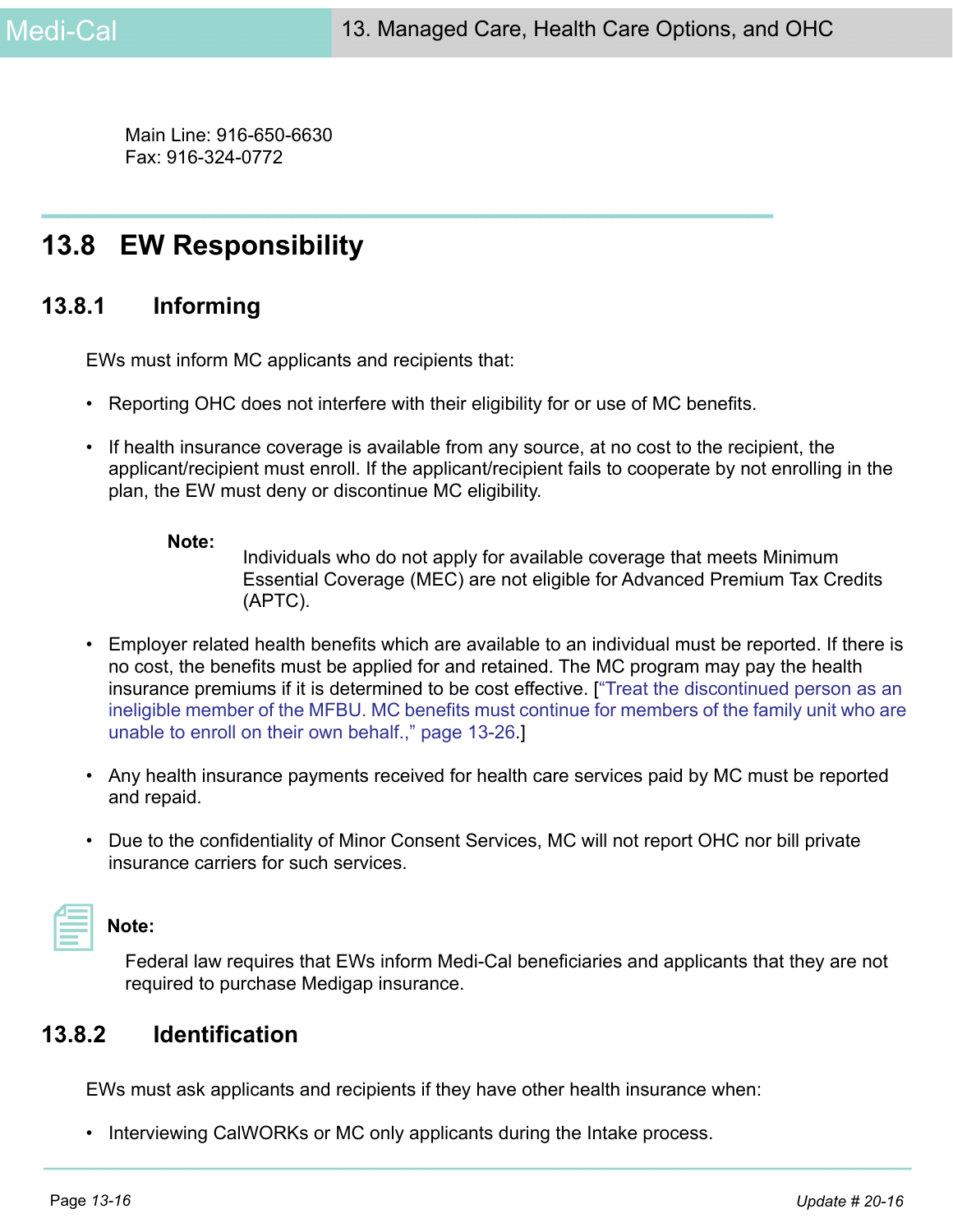- Completing a CalWORKs or MC only redetermination.
- A CalWORKs or MC only client is or was recently employed.
- A CalWORKs or MC only client obtains, loses or changes employment.
- It is reported that an absent parent is employed, obtains, loses or changes jobs (OHC may be available for the dependents).
- Child support payments are being made, as employment of the absent parent is strongly indicated.
- A client reports veteran status, military service or union membership of a family member or an absent parent.
- The client or absent parent is a student (who may have insurance through a school health plan).
- Work history indicates national organization membership (such as the American Association of Retired Persons or National Retired Teachers Association, which offer health plans).
- Earnings statements indicate health coverage deductions.
- Other evidence indicates the client may have other health insurance.

# **13.8.3 EW Actions**

EWs are required to determine the availability of OHC by reviewing the application and asking key questions.

The chart below describes the actions EWs must take to identify OHC:

| If the Client                                                                                                                                        | Then the EW Must                                                                                                                                  |
|------------------------------------------------------------------------------------------------------------------------------------------------------|---------------------------------------------------------------------------------------------------------------------------------------------------|
| Indicates either on the application or verbally<br>that other health insurance is available,                                                         | Interview the client further to determine if the health insurance<br>policy is one listed. [Refer to "OHC Changes and EW<br>Actions," page 13-19] |
| Indicates the absent parent is: employed, was<br>recently employed, retired, serving in the<br>military, a veteran, a union member, or a<br>student, | Ask the client additional questions to determine if other<br>$\bullet$<br>health insurance is available.                                          |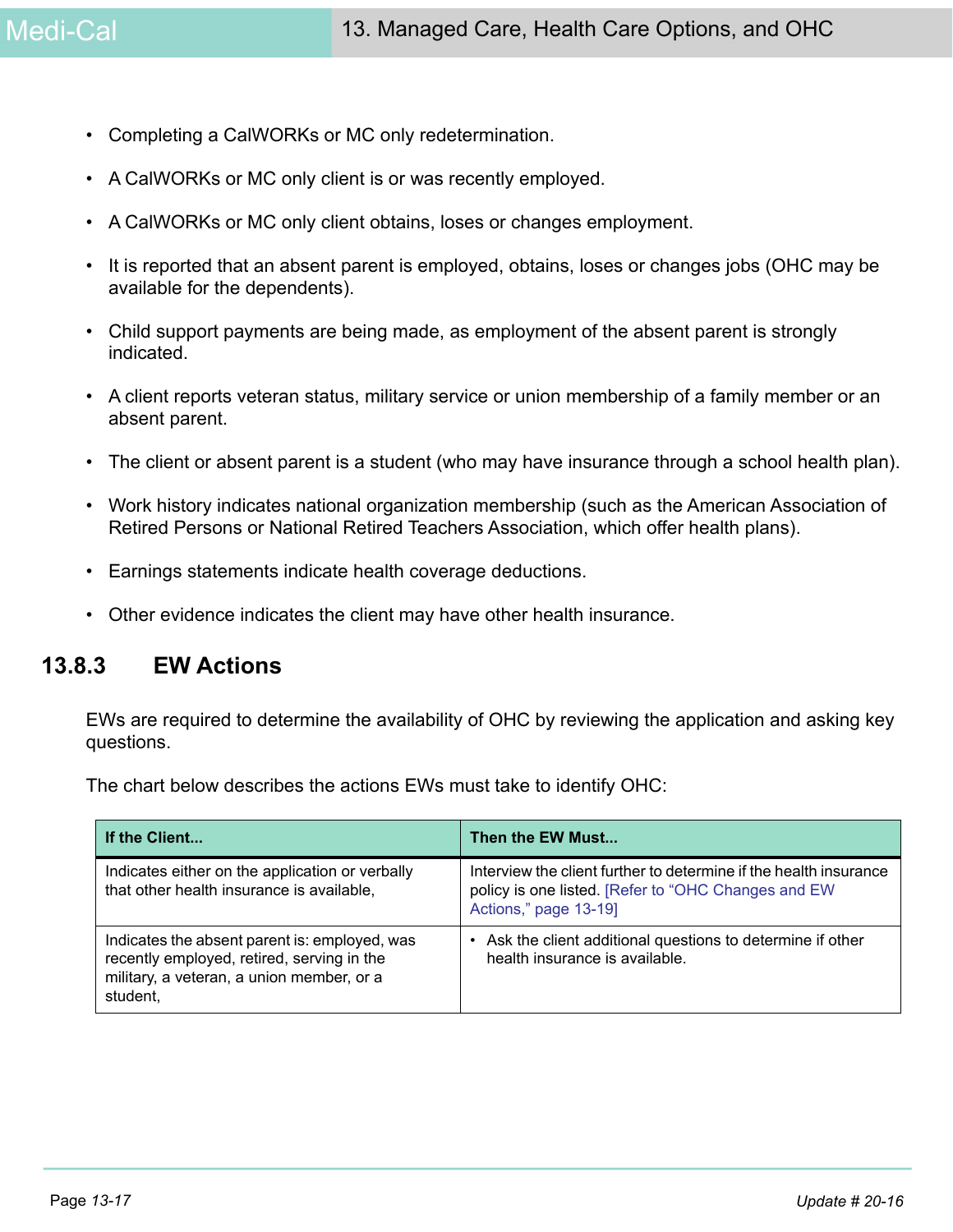| If the Client                                                                                                                       | Then the EW Must                                                                                                                                                                                                                                                                                                                                                                                                                                        |
|-------------------------------------------------------------------------------------------------------------------------------------|---------------------------------------------------------------------------------------------------------------------------------------------------------------------------------------------------------------------------------------------------------------------------------------------------------------------------------------------------------------------------------------------------------------------------------------------------------|
| Has one of the health insurance policies listed<br>in the following table, [Refer to "OHC<br>Changes and EW Actions," page 13-19]], | Complete the Collect Individual Attributes Detail and the<br>Collect Health Care Coverage Detail windows for each<br>eligible person with other health coverage.<br>Record premium paid by the client, if any, on the <b>Collect</b><br>Health Care Coverage Detail window. The premium paid<br>by, premium amount and frequency fields must be<br>completed in order for CalWIN to properly allow the<br>premium payment as a deduction in the budget. |

## **13.8.4 Good Cause**

There may be instances where the applicant/recipient may have other health coverage available but is unable to access this coverage. The EW must explore good cause and obtain an affidavit about the situation. Good cause exists when:

- There are geographic barriers to accessing the health coverage. OHC is considered unavailable when the health plan is limited to a specific geographic service area and the recipient lives outside that area or the health plan requires use of specified provider(s) and the beneficiary lives more than 60 miles or 60 minutes travel time from the specified provider(s).
- There are domestic abuse issues. [\[Refer to "Removal of OHC Codes for Victims of Domestic](#page-28-0)  [Violence," page 13-29\]](#page-28-0)]

If good cause exists, the EW must inform the Third Party Liability (TPL) OHC Unit to remove the OHC indicator and indicate the reason. The "Other Health Coverage Transmittal" (SCD 2265) was developed for this purpose.

DHCS cannot correct or remove the health insurance records that come through the Local Child Support Agency (LCSA) OHC data match or entered by Healthy Families (HF). In these situations, the EW should work with CS or HF to have the OHC record removed from the CS Administration OHC data match or HF. To communicate with the LCSA staff may complete and send the "Social Services Agency/Local Child Support Agency Communication Form" (SCD 1603) or call (866) 901-3212. For issues regarding HF on MEDS or HF carrier information, staff may call (800) 880-5305.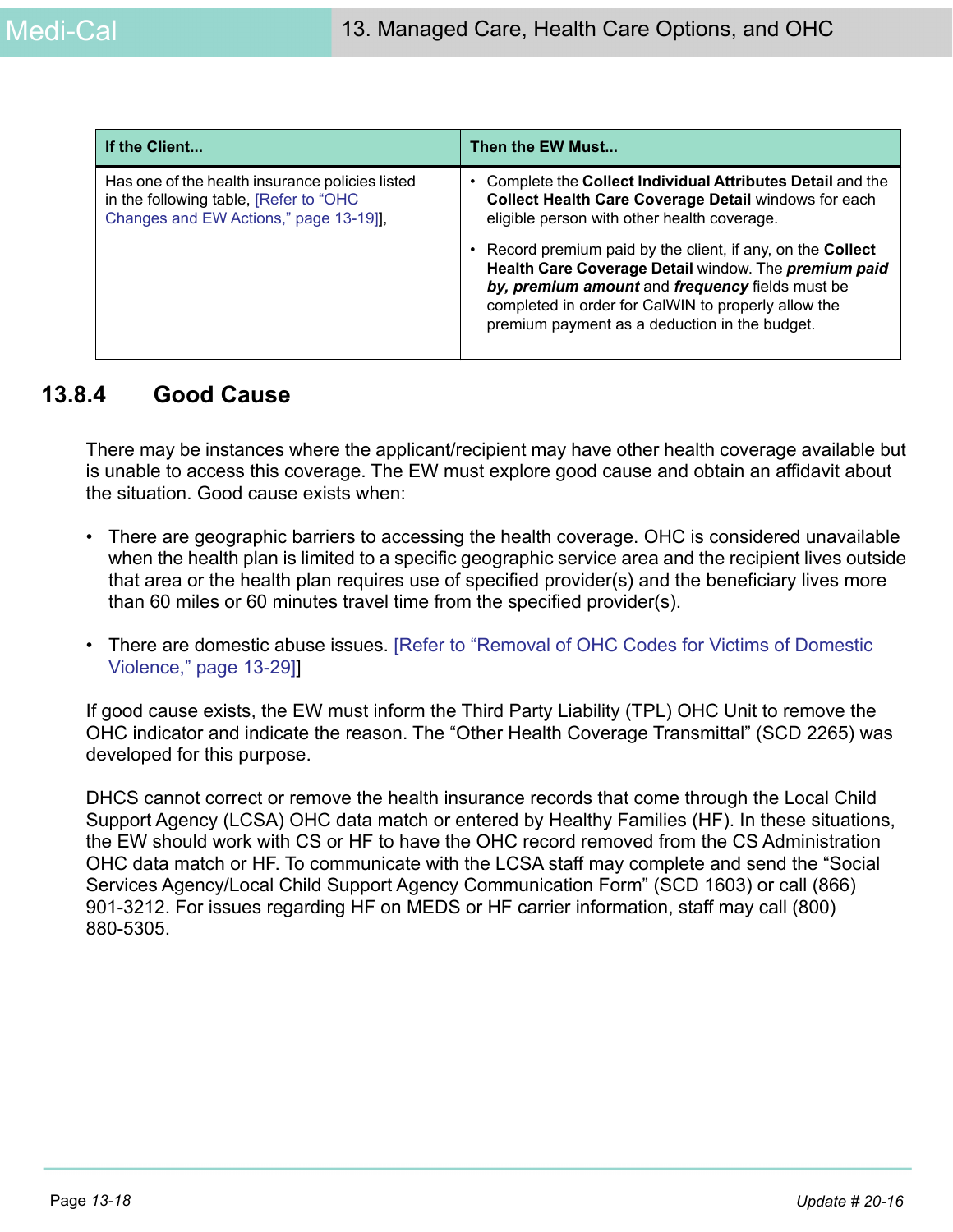# **13.8.5 OHC Priority**

The goal of DHCS Third Party Liability is to complete an OHC request within 30 days of receipt. However, due to staffing shortages it may take up to 60 days. Priority is given to victims of domestic violence, cases where the OHC information is preventing immediate access to care, and cases where the client has signed an affidavit that he/she never had OHC.

If the client never had the OHC, request the OHC record be put on the "no carrier match list" to prevent the next OHC tape match from resetting the OHC code. The OHC removal request must indicate "Attention Manager" and the reason for the urgent request.

DHCS will attempt to process these requests within 48 hours of receipt.

# **Note:**

Complete the SCD 2265 when faxing the requests. Do not submit multiple requests for the same person as this may add to the delay.

# <span id="page-18-1"></span>**13.8.6 Adding (Or Changing) OHC**

EWs must update CalWIN when a new OHC coverage policy is reported or there are subsequent changes to the current health coverage information.

The Social Security office is responsible for collecting OHC information ONLY when making an initial SSI/SSP determination or redetermination. Any corrections of or updates to OHC information for SSI/SSP recipients must be completed by the EW.

The recipient's MEDS record must be updated for each month affected to ensure proper claims processing.

The chart below describes the types of OHC changes and the EW actions:

<span id="page-18-0"></span>

| <b>OHC Change</b>                                                                                                              | <b>EW Action</b>                                                                                                                                   |
|--------------------------------------------------------------------------------------------------------------------------------|----------------------------------------------------------------------------------------------------------------------------------------------------|
| Client's name<br>Address<br>• Carrier contact information<br>• Scope of coverage<br>Policy information<br>Dependents<br>Gender | Update the Collect Individual Attributes Detail and the Collect Health Care<br>Coverage Detail windows with the proper OHC information, as needed. |

#### **Table 13-1: OHC Changes and EW Actions**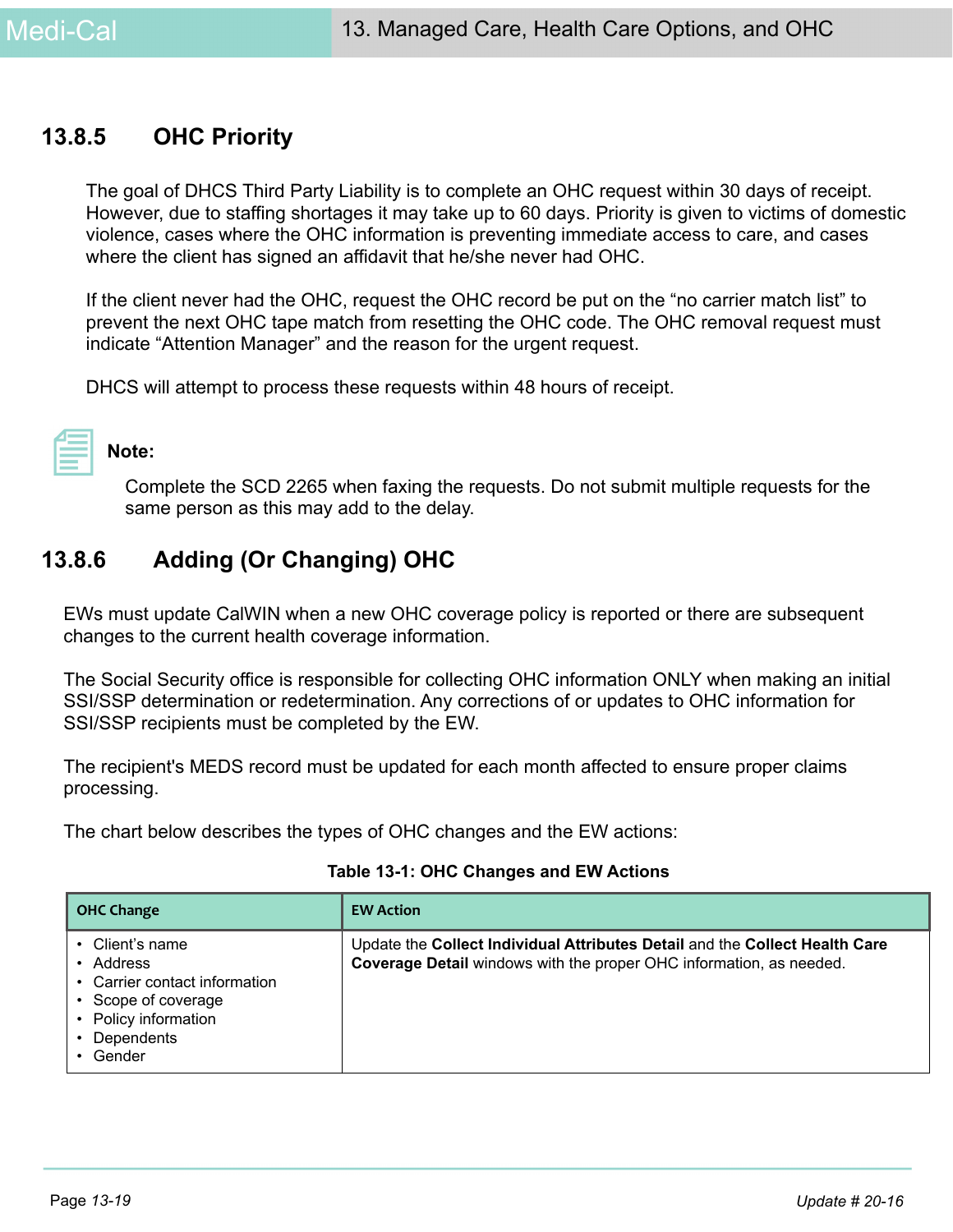| <b>OHC Change</b>        | <b>EW Action</b>                                                                                                                                                                                                                                                                                                                                                                                                                                                                                                                                                                                                                                                                                                                                                                                                                                                                                                                                                                                                                                                                                    |
|--------------------------|-----------------------------------------------------------------------------------------------------------------------------------------------------------------------------------------------------------------------------------------------------------------------------------------------------------------------------------------------------------------------------------------------------------------------------------------------------------------------------------------------------------------------------------------------------------------------------------------------------------------------------------------------------------------------------------------------------------------------------------------------------------------------------------------------------------------------------------------------------------------------------------------------------------------------------------------------------------------------------------------------------------------------------------------------------------------------------------------------------|
| Different OHC Policy     | To report termination of old OHC, refer to [Refer to Chapter 13, Section 13.8<br>"Removing OHC," page-21].                                                                                                                                                                                                                                                                                                                                                                                                                                                                                                                                                                                                                                                                                                                                                                                                                                                                                                                                                                                          |
|                          | Update CalWIN with the proper OHC information on the Collect Individual<br>$\bullet$<br>Attributes Detail, the Collect Health Care Coverage Detail and the Collect<br>Insured Individual Detail windows.                                                                                                                                                                                                                                                                                                                                                                                                                                                                                                                                                                                                                                                                                                                                                                                                                                                                                            |
| Additional or New policy | Update CalWIN with the new OHC information on the Collect Individual<br>Attributes Detail and the Collect Health Care Coverage Detail windows.<br>The following health plans are automatically reported to DHCS. Any other health<br>plan must be manually reported to DHCS using the OHC Additions tool.<br>NOTE: The user will be prompted to enter a security code on the screen before<br>proceeding to the online form.<br>$\cdot$ Aetna<br><b>Anthem Blue Cross</b><br>Arcadian Health Plan<br><b>Blue Shield of California</b><br>Care 1st Health Plan<br>Central Health Plan of California, Inc.<br>• Chinese Community Health Plan<br>Easy Choice Health Plan<br>• GEMCare Health Plan<br>• Health net of California, Inc.<br>• Health Net Life Insurance<br>• Health Net Community Solutions, Inc.<br>Inter Valley Health Plan<br>Kaiser Foundation Health Plan, Inc.<br><b>MD Care Health Plan</b><br>PacifiCare of California<br><b>SCAN Health Plan</b><br>Social Services Coordinators, LLC<br>Unicare<br>$\bullet$<br>United Healthcare Services, Inc,<br>Wellcare Health Plan, Inc. |

#### **Table 13-1: OHC Changes and EW Actions**

#### **Exceptions**

The following types of OHC should not be entered in the **Display Health Care Coverage Summary** window:

- Accident benefits
- Automobile, Burial, and Life Insurance benefits
- Casualty Workers Compensation benefits
- Disability benefits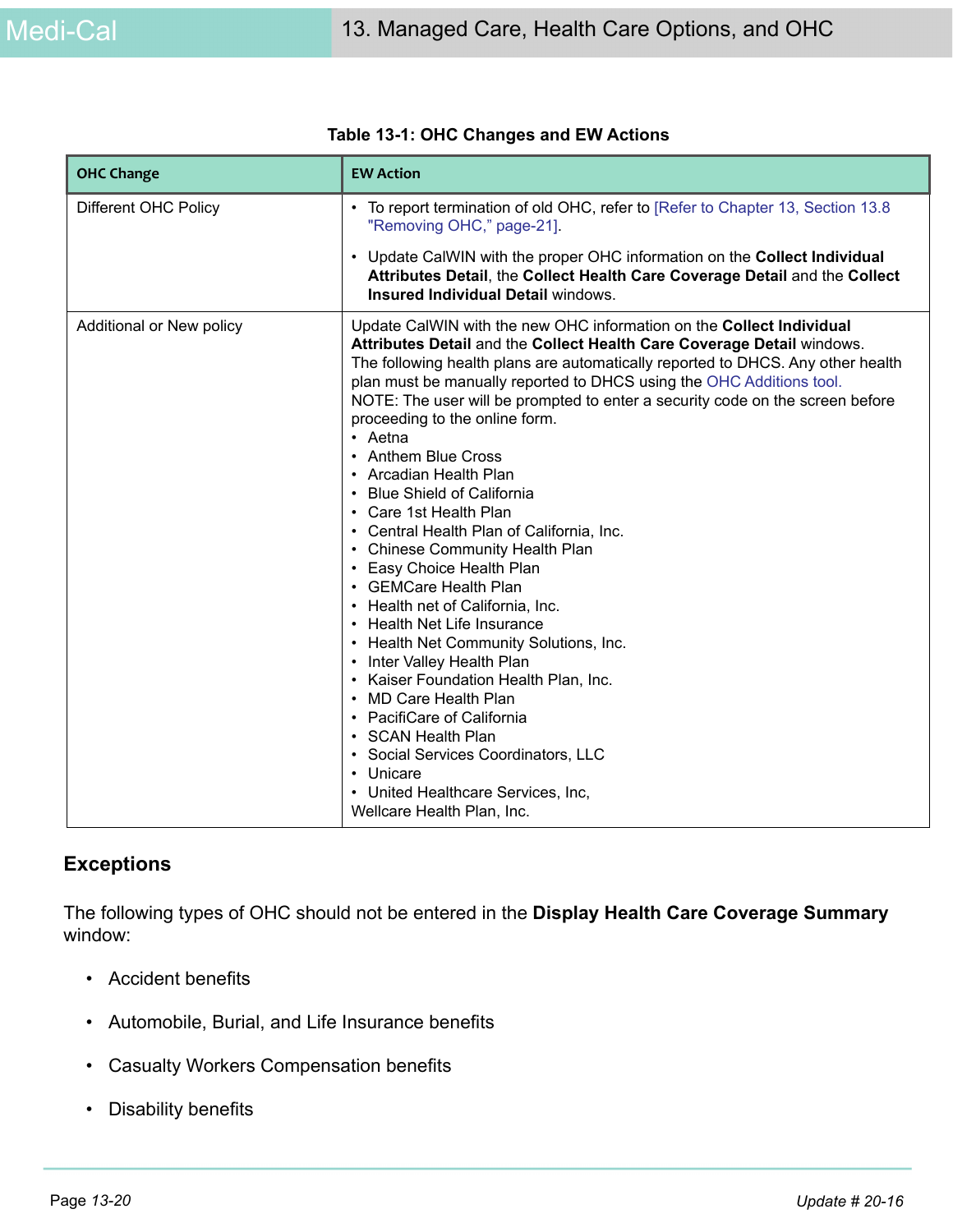- Medicare
- Healthy Kids
- Veteran's Administration (VA) benefits
- Coverage under a PHP or HMO which the client has chosen as a Health Care Option (HCO).

Coverage under one of the mandatory two-plan model managed care plans: Anthem Blue Cross of California or Santa Clara Family Health Plan.

# <span id="page-20-0"></span>**13.8.7 Removing OHC**

A request to remove the OHC code from MEDS must be made when there is termination of coverage, or the individual does not have the coverage reported by other sources (i.e. MEDS shows coverage the client never had).

The Social Security office is responsible for collecting OHC information ONLY when making an initial SSI/SSP determination or redetermination. Any corrections of or updates to OHC information for SSI/SSP recipients must be completed by the EW.

The recipient's MEDS record must be updated for each month affected to ensure proper claims processing.

#### **Verification**

In order to ensure that MC is the payer of last resort, termination of OHC must be verified prior to removing the OHC code from MEDS for individuals whose OHC has ended (or for individuals who never had OHC).

Acceptable verifications include:

- A payroll or pension check stub which shows that health insurance deductions have stopped.
- An Explanation of Benefits from the insurance carrier showing the policy termination date.
- A termination letter from the health insurance carrier or employer showing the policy termination date.

#### **Note:**

If the termination letter indicates COBRA eligibility and the client has a high cost medical condition, refer the client to the Health Insurance Premium Payment program. [\[Refer to "Health Insurance Premium Payment \(HIPP\) Program," page](#page-22-0)  [13-23\]](#page-22-0)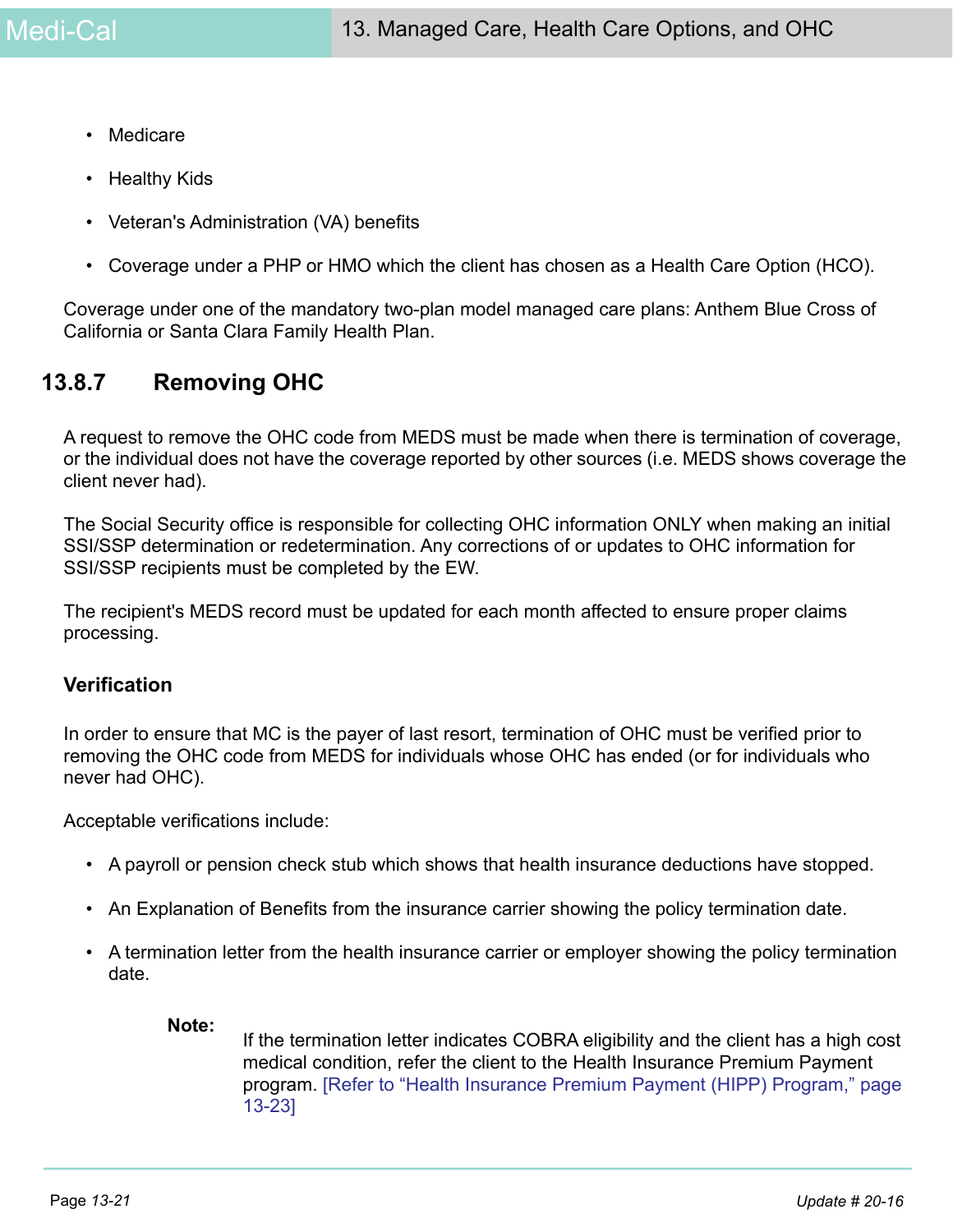• A "Sworn Statement" (SCD 101) by the client or representative stating he/she no longer has, or never had the OHC. The affidavit must include the coverage termination date, if known. The affidavit may be used when an erroneous OHC code appears on a client's MC record after DHCS conducts a data match with an insurance carrier, domestic violence situations, or in any other situation where the client cannot verify termination. The affidavit may also be used when a custodial parent or guardian cannot verify termination of an absent parent's insurance.

Scan the verification of OHC termination in IDM under F-1.

#### **OHC Termination/Removal Process**

To report termination or request removal of OHC the following steps must be taken:

| <b>Step</b> | <b>Action</b>                                                                                                                                                                                                                                          |
|-------------|--------------------------------------------------------------------------------------------------------------------------------------------------------------------------------------------------------------------------------------------------------|
|             | Enter the correct information and insurance termination date (if applicable) on the Collect Individual Attributes<br>Detail and the Collect Health Care Coverage Detail windows.                                                                       |
|             | Complete the online form to request the removal of OHC.<br>Note: For website submissions, DHCS will send a generic e-mail to confirm that the request has been<br>entered. The EW must check MEDS to verify that the changes are complete and correct. |

# **13.8.8 Temporary OHC Removal**

To remove OHC for immediate need cases, staff may use an EW15 or EW55 (for SSI/SSP cases) immediate need transaction to update the OHC Code for the current month to a value of "N." Do not use other OHC values as this will display the incorrect OHC information to providers.

Do not use EW15 or EW55 transaction to change OHC carrier information (e.g. scope of coverage changes).

# **13.9 Unavailable OHC**

Unavailable OHC should not be entered in CalWIN, and if the information is already in MEDS, it must be removed. OHC is considered unavailable in the following situations:

- Any coverage to which a child may be entitled, if the child is applying for Minor Consent Services.
- Coverage to which a child may be entitled when:
	- The parent or guardian refuses to provide the necessary insurance information due to a "good cause" claim in the medical referral process. [\[Refer to "Adding \(Or Changing\) OHC,"](#page-18-1)  [page 13-19\]](#page-18-1)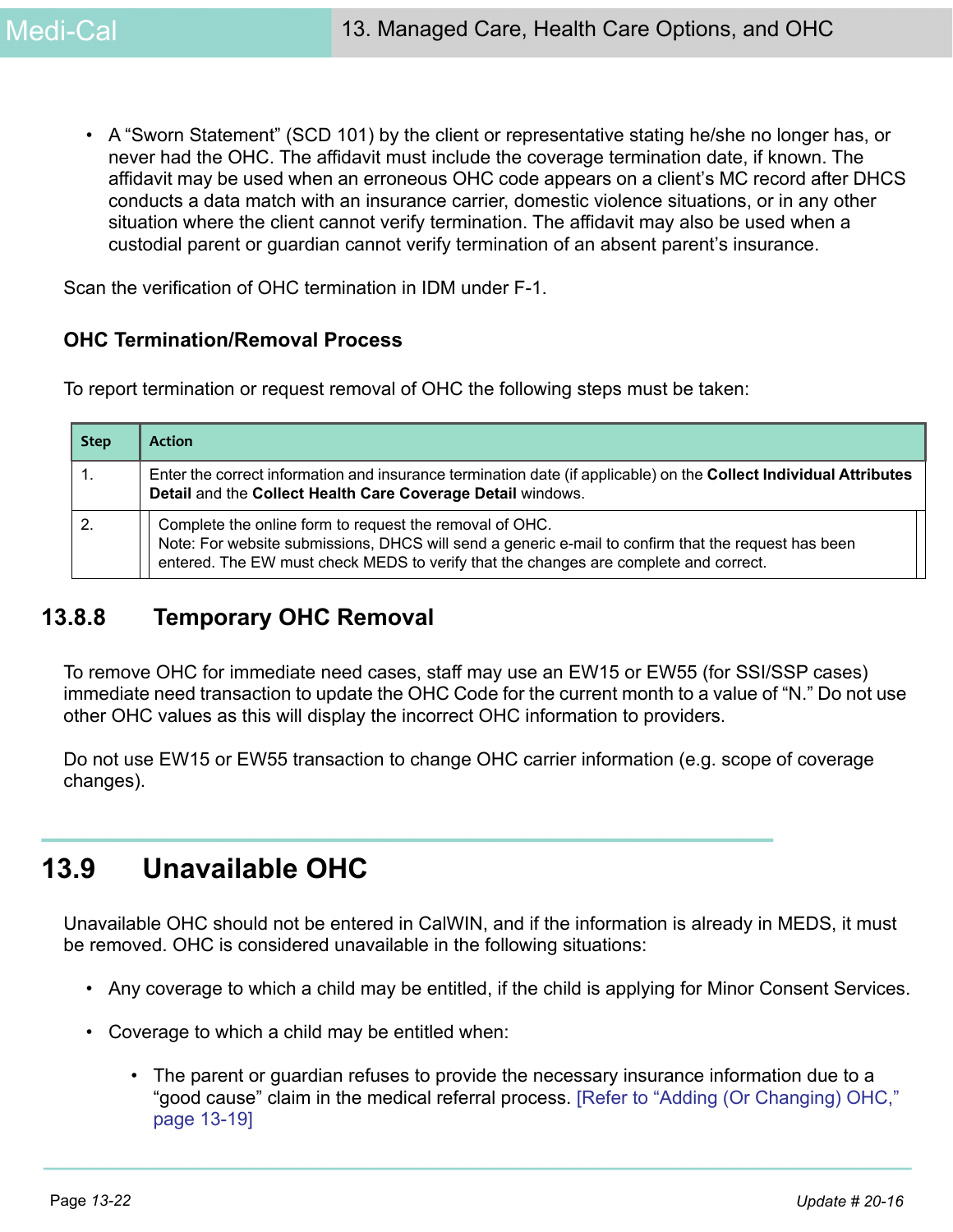- The absent parent cannot be located, and
- The child is applying for MC independently and would be in a separate MFBU from the custodial parent or guardian, or
- The child is applying for MC independently and has no custodial parent or guardian (i.e., child under age 18 applying as an adult).
- Any private PHP/HMO plan which is limited to a specific geographical service area and the client must travel more than 60 miles or 60 minutes to receive care.

# <span id="page-22-0"></span>**13.10 Health Insurance Premium Payment (HIPP) Program**

DHCS may elect to pay health insurance premiums on behalf of MC recipients. The objective of the Health Insurance Premium Payment (HIPP) program is to reduce MC expenditures by continuing to pay an individual's health insurance coverage when the cost of the premium would be less than the cost of MC benefits (as determined by DHCS).

# **13.10.1 HIPP Qualifications**

An individual qualifies for HIPP when all of the following requirements are met:

- The individual is active on Fee-for-Service MC.
- The individual is **not** Medicare eligible.
- The individual is **not** enrolled in a MC Managed Care Plan.
- The premiums are not the court ordered responsibility of the absent parent.
- The applicant or family member has a high-cost medical condition.
- The expected MC program savings are greater than the amount of the premium cost.
- The client has health insurance coverage, COBRA continuation, a conversion policy in effect or available, or coverage available through another source.
	- If the health insurance lapsed within the last 60 days, submit an HIPP Program application. If the case appears cost effective, DHCS will contact the insurance company and find out if it is possible to reobtain the insurance.
- For COBRA applicants, there is enough time for the State to process the application and get the premium paid to meet insurance company deadlines.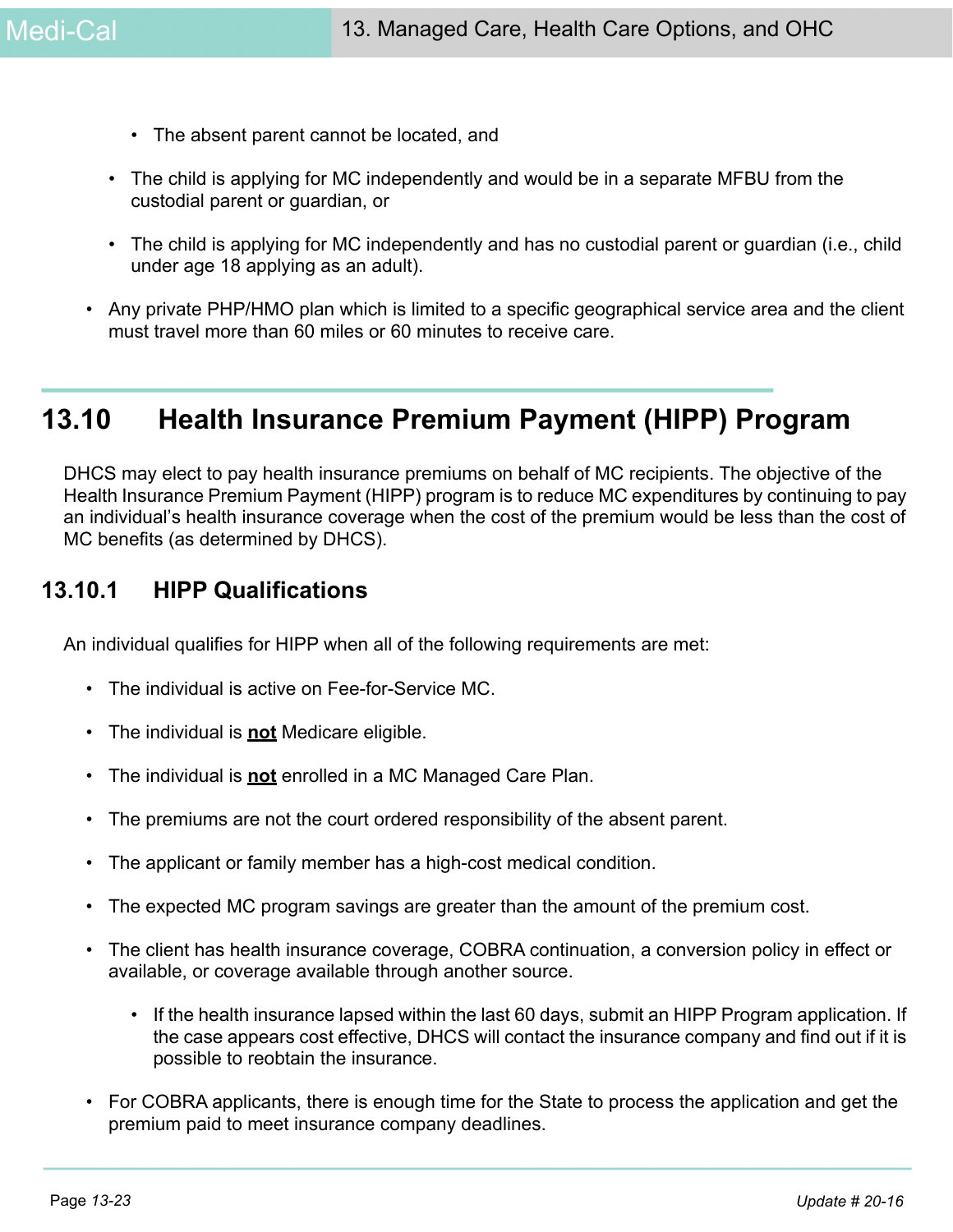A timely application is defined as follows:

| <b>When Coverage Is Under</b> | And HIPP Application Is Made Within        |
|-------------------------------|--------------------------------------------|
| <b>COBRA</b> continuation     | 30 days of the insurance termination date. |
| A conversion policy           | 20 days of the insurance termination date. |

- The policy must cover the individual's high cost medical condition.
- The policy was not issued through the California Major Risk Medical Insurance Board.
- There is no enrollment in a Medi-Cal related pre-paid health plan, County Health Initiative or Geographic Managed Care Plan.
- There is no retro or past due payments due on the policy.

| Note: |
|-------|
|       |

Eligibility for HIPP begins the month the application is received.

# **13.10.2 EW Action**

[The "](http://www.dhcs.ca.gov/services/Pages/TPLRD_CAU_cont.aspx)HIPP Application Form - Fillable" form acts as a referral to the HIPP Program. Follow the online instructions to complete it. The online form can be completed by the applicant/recipient or the EW.

#### **Completing the Online Application**

The online HIPP application must include the following information:

| <b>Online Form Fields</b>       | <b>What to Enter</b>                                                                                                                                                                  |
|---------------------------------|---------------------------------------------------------------------------------------------------------------------------------------------------------------------------------------|
| <b>MC BIC Number</b>            | Client's CIN                                                                                                                                                                          |
| Name (last, first middle)       | Client's Name                                                                                                                                                                         |
| Address (street, apartment no.  | Client's complete address                                                                                                                                                             |
| City, State, Zip Code           |                                                                                                                                                                                       |
| <b>Contact Telephone Number</b> | 10-digit telephone number                                                                                                                                                             |
| E-Mail Address                  | The online application submission process requires a<br>valid e-mail address. If the EW is completing the<br>application for the client, the EW's e-mail address should<br>be entered |
| Are you currently on Medicare?  | Yes or No                                                                                                                                                                             |
| Is This a COBRA policy?         | Yes or No                                                                                                                                                                             |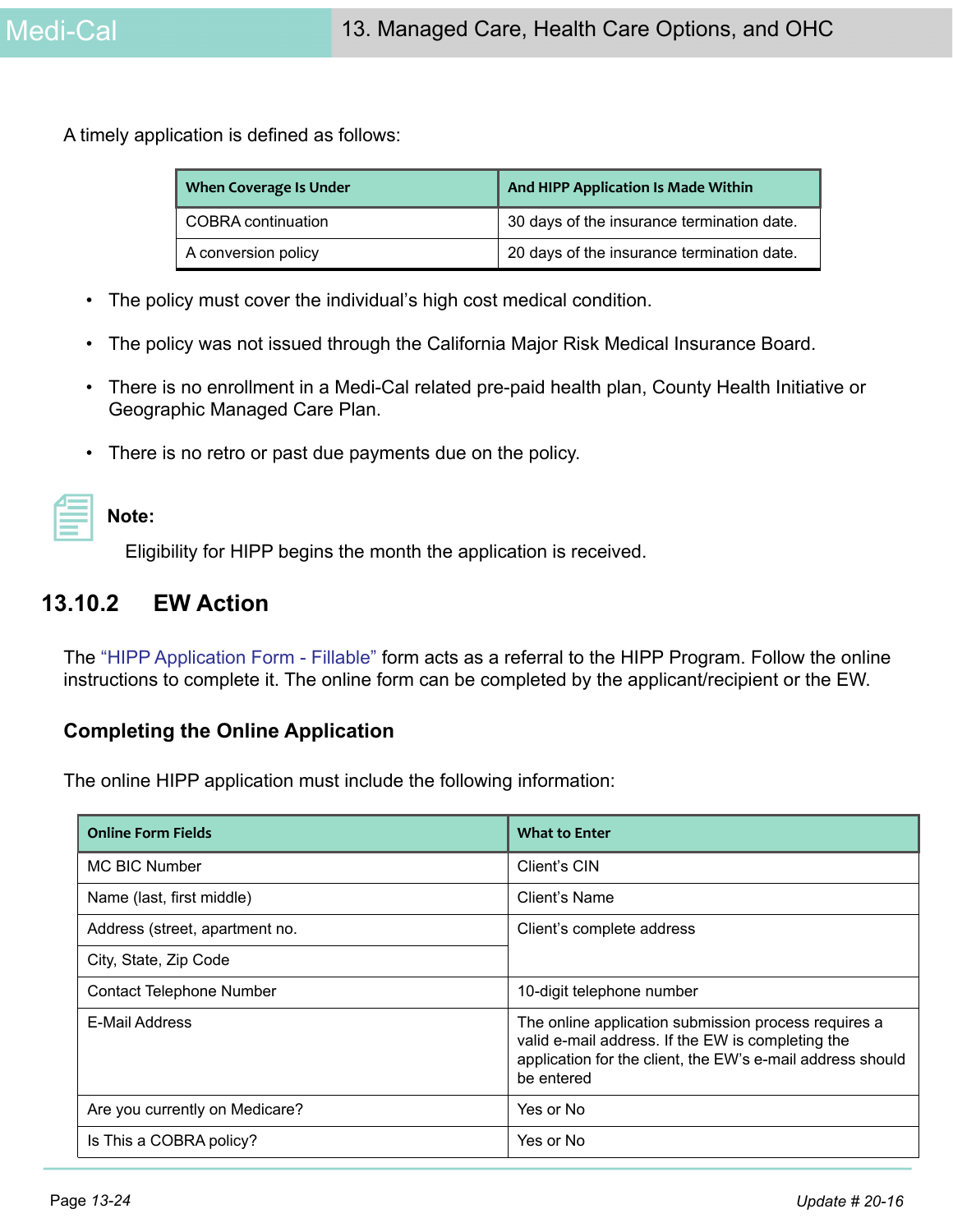| <b>Online Form Fields</b>                                                                                                                                     | <b>What to Enter</b>                                                                                                                                                                                                                                                                                                                                                                                  |
|---------------------------------------------------------------------------------------------------------------------------------------------------------------|-------------------------------------------------------------------------------------------------------------------------------------------------------------------------------------------------------------------------------------------------------------------------------------------------------------------------------------------------------------------------------------------------------|
| If Yes, please enter the policy start and stop dates:<br>• Start Date<br><b>End Date</b>                                                                      | Enter the start & end dates (mm/dd/yyyy) of the COBRA<br>coverage                                                                                                                                                                                                                                                                                                                                     |
| How are insurance premiums currently paid:<br>• Paid by policyholder directly to insurance carrier<br>paid by policyholder through payroll deduction<br>Other | Must select the appropriate method of payment<br>If "Other" is selected, must provide explanation in<br>free-form text box.                                                                                                                                                                                                                                                                           |
| Insurance Company                                                                                                                                             | Name of the OHC Insurance (e.g. Kaiser)                                                                                                                                                                                                                                                                                                                                                               |
| Insurance Company Telephone Number                                                                                                                            | Business telephone number for the OHC Insurance<br>company                                                                                                                                                                                                                                                                                                                                            |
| Policyholder Name                                                                                                                                             | Name of person who holds the OHC coverage policy<br>(e.g. if insurance provided by employer, name of the<br>employee)                                                                                                                                                                                                                                                                                 |
| <b>Policy holder Address</b>                                                                                                                                  | Policyholder's complete address                                                                                                                                                                                                                                                                                                                                                                       |
| City State, Zip Code                                                                                                                                          |                                                                                                                                                                                                                                                                                                                                                                                                       |
| <b>Policy Number</b>                                                                                                                                          | OHC policy number                                                                                                                                                                                                                                                                                                                                                                                     |
| <b>Group Number</b>                                                                                                                                           | OHC group number                                                                                                                                                                                                                                                                                                                                                                                      |
| <b>Current Premium Amount</b>                                                                                                                                 | Out of pocket costs for insurance                                                                                                                                                                                                                                                                                                                                                                     |
| Number of individuals covered under this policy                                                                                                               | total number of individuals who have coverage                                                                                                                                                                                                                                                                                                                                                         |
| File Upload                                                                                                                                                   | This section requires that the following documents be<br>uploaded with the application:<br>• Explanation of Benefits- at least 1 year of medical and<br>pharmaceutical services<br>• Insurance Rate Sheet Breakdown or Current Premium<br>Statement<br>• payee Data record<br>• HIPP Forms (located on the main HIPP website)<br>•DHCS 9114 (if applicable)<br>•DHCS 9119<br>•DHCS 9120<br>•DHCS 9121 |

It is vital that all potential HIPP applications be sent immediately. Timing in making the first premium payment to the insurance carrier is critical to the carrier's obligation to accept coverage.

Although it may appear that a client qualifies for HIPP, DHCS may/may not approve the HIPP application.

# **13.10.3 DHCS Responsibility**

DHCS (HIPP Program) will: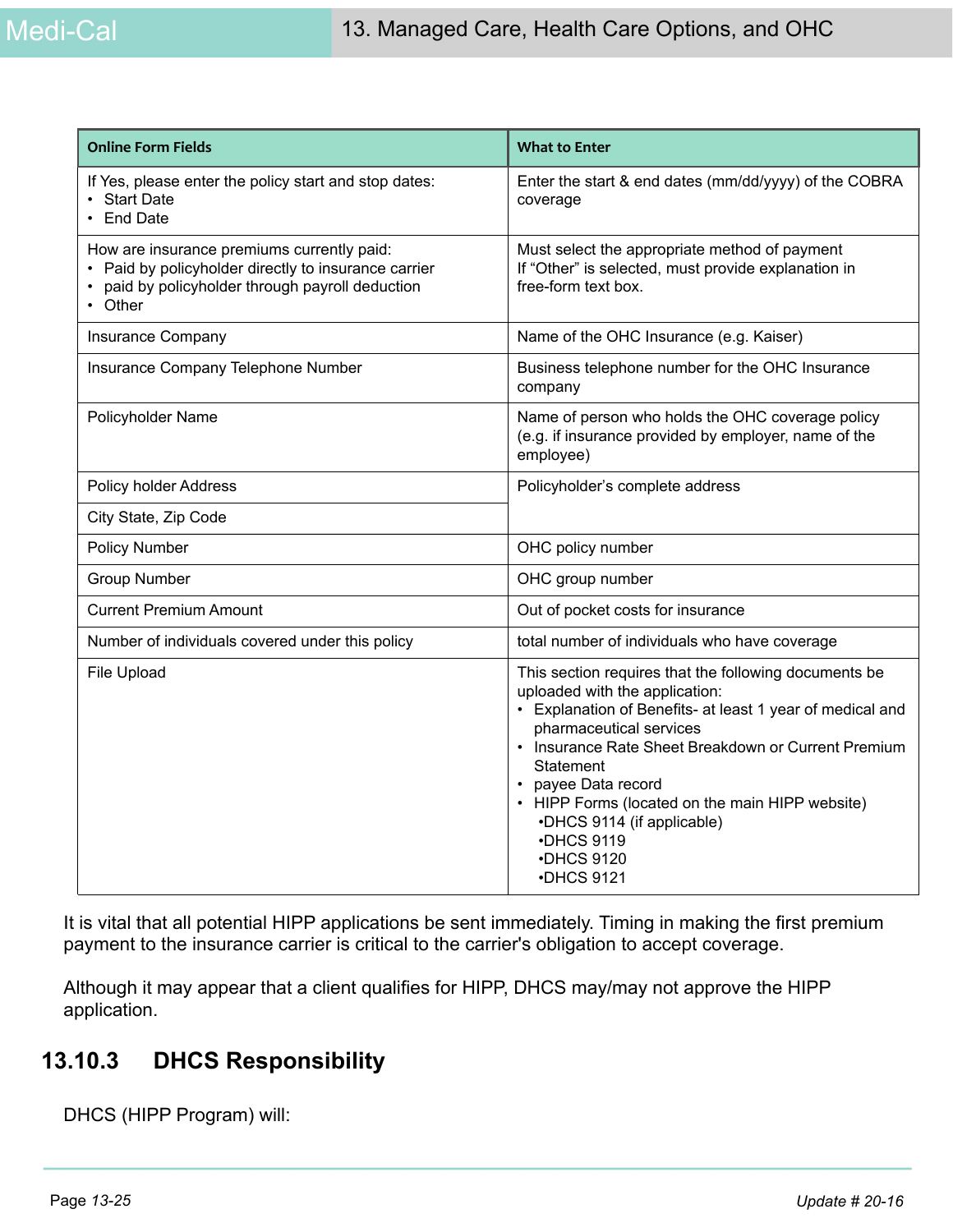- Process the HIPP Application.
- Initiate premium payments to the insurance carrier, employer, or recipient, if approved. (The premium payment is paid beginning the month the HIPP application is received).
- Update MEDS with appropriate OHC code.
- Reevaluate the premium payment cases annually. The EW and the client will be notified of any changes.

# **13.10.4 HIPP Approved**

EWs must delete the private health insurance premium in CalWIN (allowing for a 10-day notice if the SOC will be increased) and check to make sure the OHC is already entered in CalWIN and that MEDS is coded correctly.

# **Note:**

There are no California Department of Social Services Administrative Adjudications Division hearings on appeals for denial of enrollment to the HIPP Program as of January 1, 1996.

HIPP eligibility can be viewed on the [HIAR] screen in MEDS. If the MC recipient is enrolled in the HIPP, the "Source" field will indicate "HIPP." [Refer to "HIAR - Health Insurance Action Request," page 1-73].

# **13.10.5 Client Disenrolls from OHC voluntarily**

If the EW learns that the client has voluntarily disenrolled from OHC for which the State is paying the premium, notify DHCS immediately by calling 1-866-298-8443.

After disenrollment is verified, DHCS will notify the EW to discontinue the client from MC with a timely 10-day Notice of Action (NOA).

Upon notification, the EW must:

- Discontinue the person responsible for withdrawing from the State-paid health plan,
- Issue a timely discontinuance NOA, and
- <span id="page-25-0"></span>• Treat the discontinued person as an ineligible member of the MFBU. MC benefits must continue for members of the family unit who are unable to enroll on their own behalf.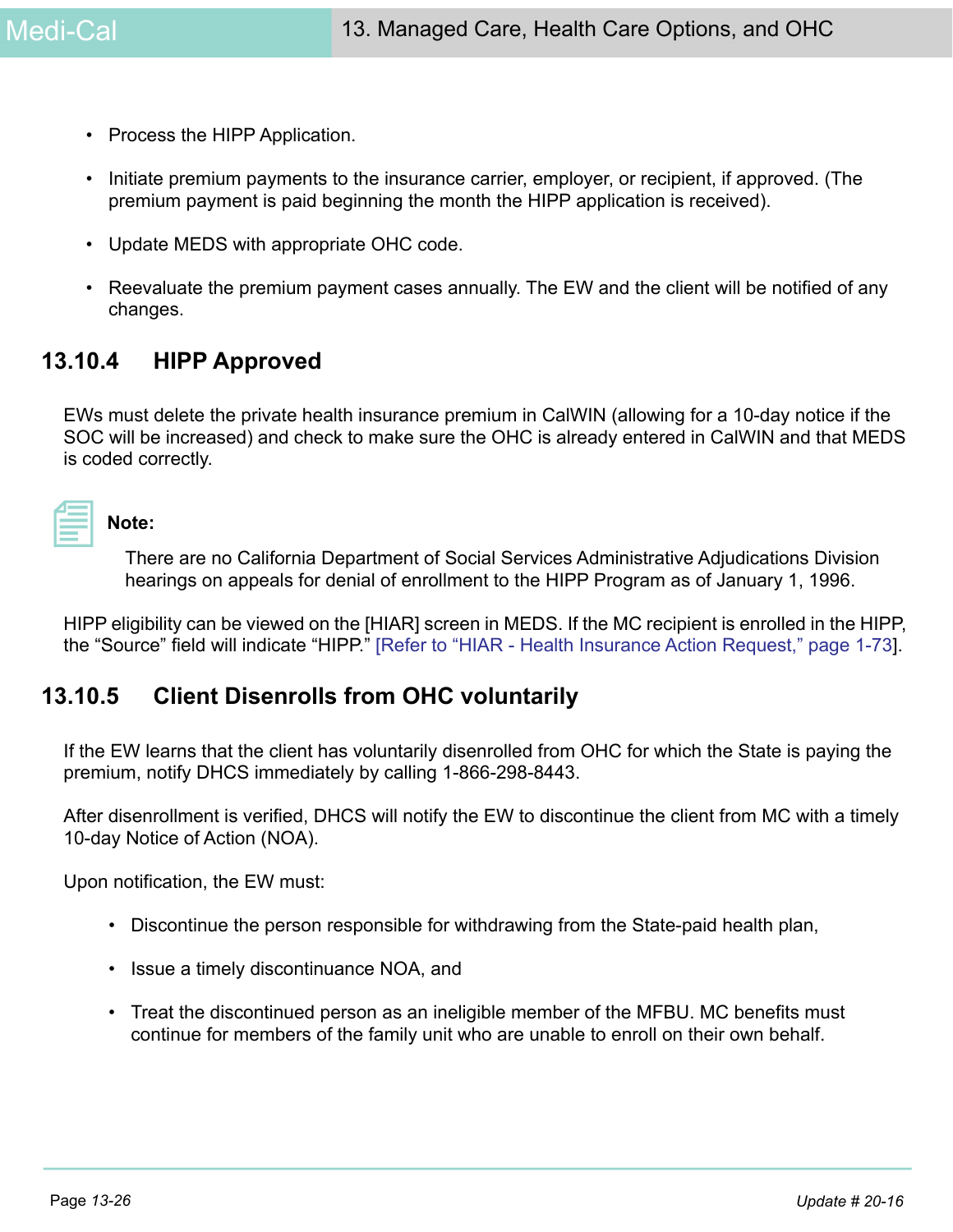# **13.11 OHC Identification by DHCS**

DHCS currently receives OHC data from over 20 health insurance carriers, the Department of Child Support Services, the Social Security Administration, California Children's Services, and other automated systems.

# **13.11.1 Discrepancies**

When DHCS discovers a discrepancy, MEDS is updated with the insurance information and scope of coverage codes (cost avoidance OHC codes).

Affected individuals are sent a letter explaining cost avoidance and informed that their providers must bill the other health coverage carrier prior to billing MC. Individuals are instructed to contact their EW if they no longer have the coverage.

Clients who have further questions about the health insurance coverage may call the DHCS, OHC Section's toll-free number, **1 (800) 541-5555**.

# **13.12 Cost Avoidance**

This type of OHC code requires the provider to bill the other health coverage carrier prior to billing MC. An Explanation of Benefits (EOB) from the private coverage carrier, indicating either a denial of payment or partial payment, must be attached to the provider's claim to MC.



## **Exception:**

The provider is not required to bill the private carrier first when a person is in Long Term Care or is receiving prenatal or preventative pediatric services when the individual has a cost avoidance type of coverage.

Other Health Coverage (OHC) provided by absent parents through the Department of Child Support Services (DCSS) should **not** be subject to cost avoidance. This OHC information can be viewed on the **View HIS Information** screen in MEDS, under **ABS-PARENT-INS** data field (known as ABS Flag):

- ABS Flag "Y" = OHC provided by the absent parent
- ABS Flag "G" = Good cause is granted
- ABS Flag "C" = OHC provided by the custodial parent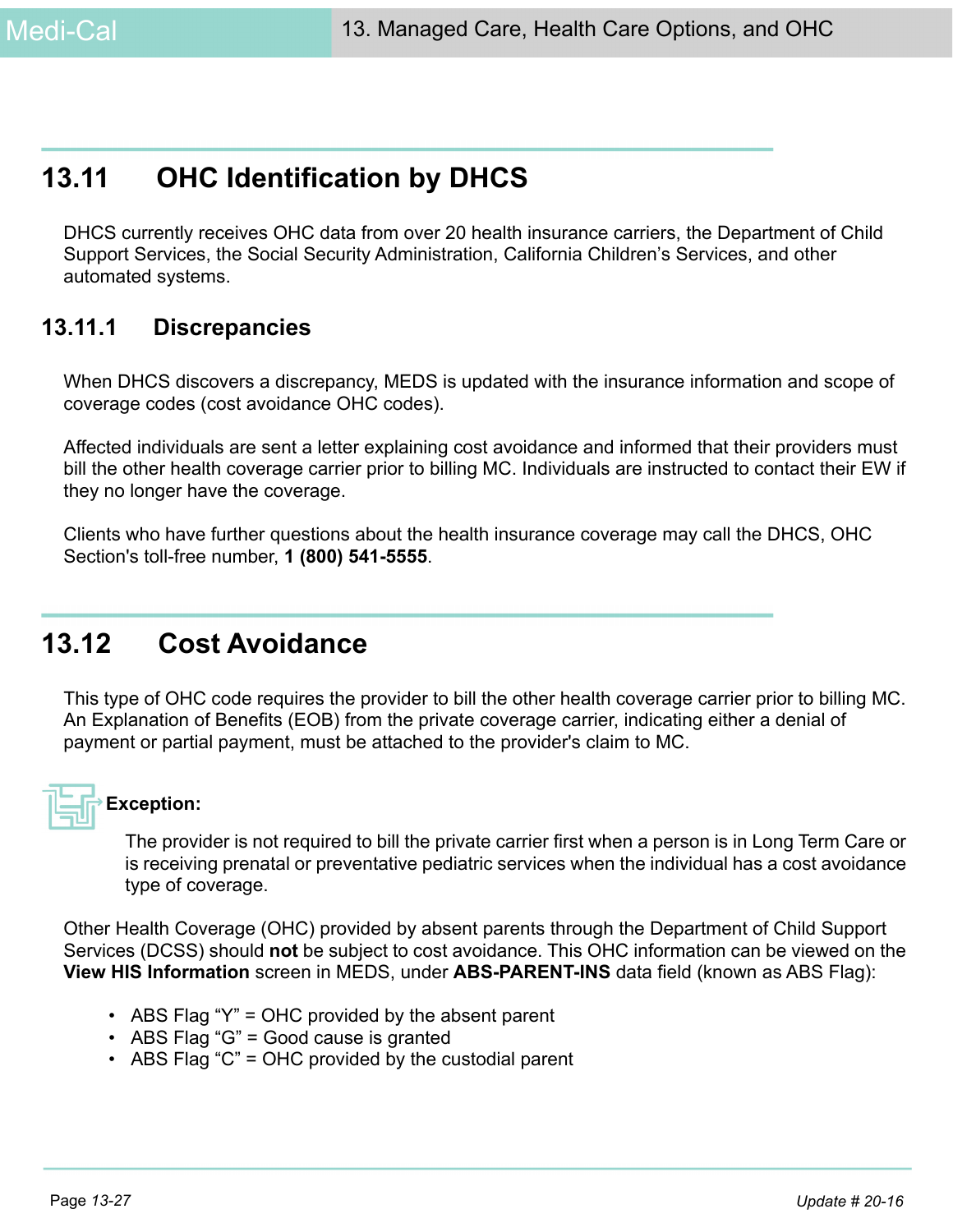# **13.12.1 Cost Avoidance Coverage Identification**

Private health insurance coverage which must be coded with the cost avoidance OHC code may be identified by either DHCS or by the EW. DHCS will place the cost avoidance code directly on MEDS when an individual is identified as having OHC. The EW must update the OHC information in CalWIN.

OHC information. An ABS flag value of 'Y' indicates OHC provided by the absent parent and if a good cause is granted, ABS flag value of 'G' displays

# **13.12.2 Effective Date of Cost Avoidance**

Applicants - The first month of eligibility.

Recipients - The first of the future month.

# **13.13 PHP, HMO, Triwest**

PHP, HMO, Triwest, and other comprehensive health plans (for example, Kaiser, Secure Horizons) must be billed prior to billing MC. MC will reject bills for services provided to beneficiaries with OHC codes "F","K", "C", or "P" with the exception of the following:

- The service is not a covered benefit under the designated plan (e.g., eye glasses, dental, prescriptions)
- The service is determined to be a medical emergency and occurs outside of the plan's geographic service area (i.e., individuals with Kaiser must use their Kaiser coverage when within a 30-mile radius of any Kaiser facility).



## **Note:**

For either of these situations, the provider must attach the OHC denial letter to the claim when submitting a bill for MC payment.

# **13.14 OHC Information in MEDS**

# **13.14.1 OHC/HIAR**

When there is private health insurance coverage, the following information will appear on the individual's [HIAR] screen on MEDS. [Refer to "HIAR - Health Insurance Action Request," page 1-71]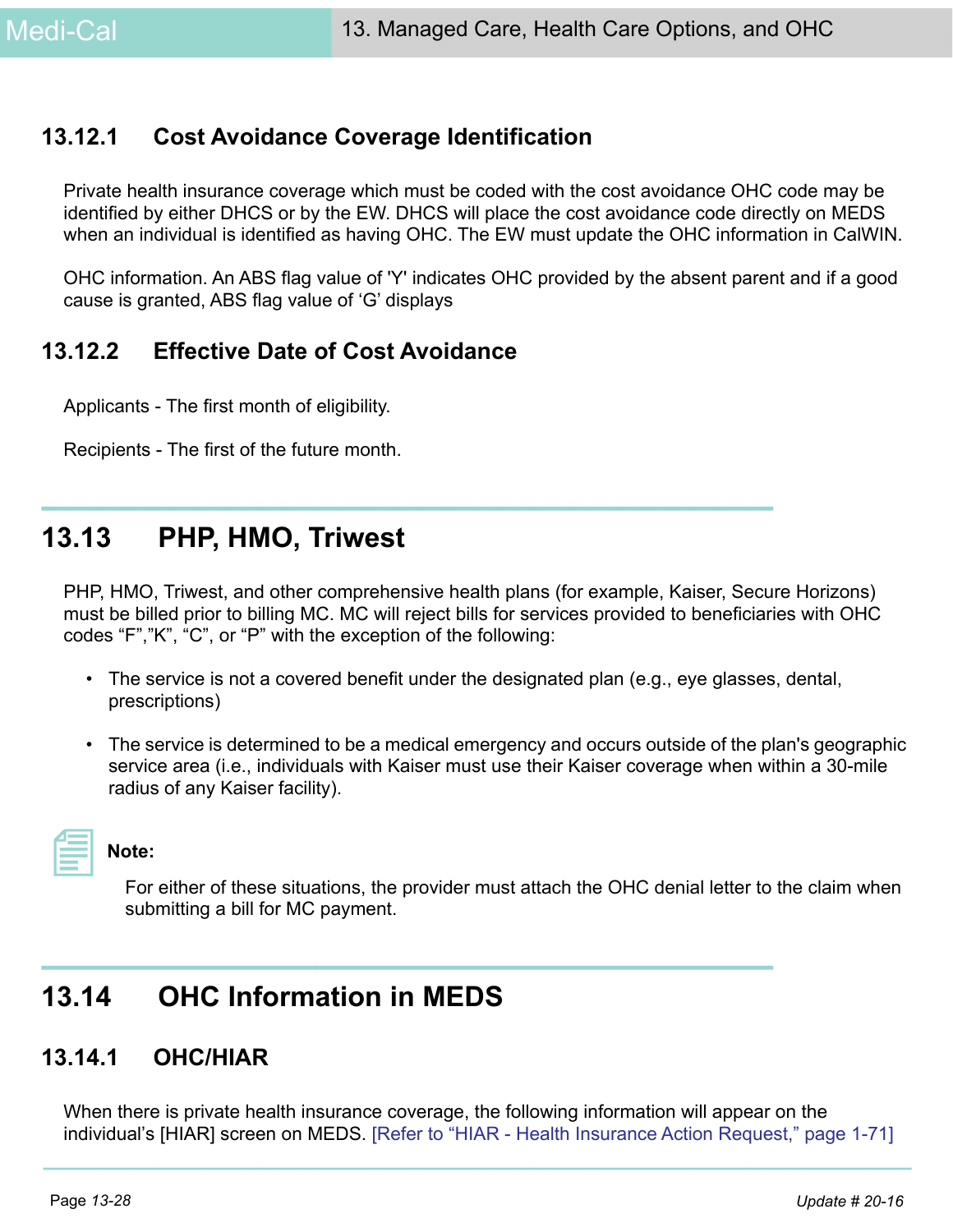- Name of carrier
- Policyholder name
- Policy number
- Policy start and stop dates
- Employer name and address
- Scope of coverage
- Whether dependent coverage is available.

#### **Note:**

The information may be useful in responding to individual's inquiries and in identifying insurance carriers. **The worker must ensure personal information found in MEDS pertaining to the absent parent is NOT disclosed.**

# **13.14.2 Information Lacking**

If the client has private health insurance, but the MC program lacks information about the coverage, the word "COMPREHENSIVE" will appear on the record instead of the codes. This will alert providers to bill all services to the insurance company.

Clients will be notified to call their EW if the health insurance information on the MC record is incorrect.

# <span id="page-28-0"></span>**13.15 Removal of OHC Codes for Victims of Domestic Violence**

When MC benefits are used, the OHC policyholder will be provided an Explanation of Benefits which indicates where and when the benefits were used. This can be an issue when victims of domestic abuse flee the home and need to utilize the services of an OHC policy held by the abuser. The EW must remove the OHC code from MEDS to ensure the safety of the victims when they are made aware of the situation.

Written verification to support the domestic violence claim is not necessary. However, the EW must document the reason for the OHC removal in the **Maintain Case Comments** window in CalWIN.

[\[Refer to "Removing OHC," page 13-21\]](#page-20-0)

# **13.16 OHC for Foster Care/Adoption Assistance Children**

The current process of posting OHC codes to MEDS does not take into consideration access to care and inappropriate disclosure issues for children in Foster Care (FC) and the Adoption Assistance Program (AAP).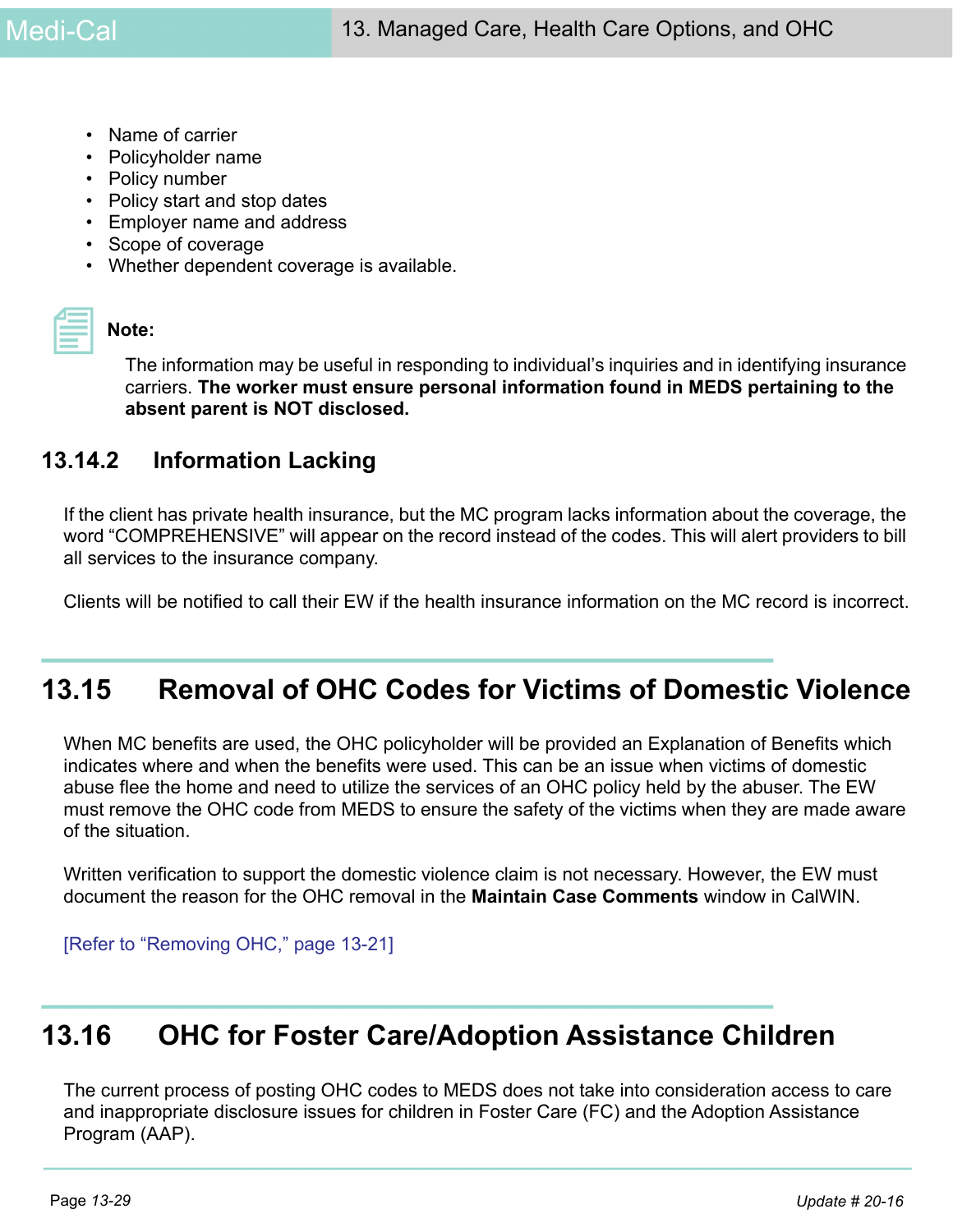# **13.16.1 OHC Coding Changes**

In May 2010, the State made modifications behind the scenes to prevent the OHC code from being overlaid when OHC information is reported for a child receiving MC benefits under a FC or AAP Aid Code.

The new logic will automatically change the OHC code to "N" on MEDS to indicate no coverage and enter "Y" as the OHC-SOURCE. The reported OHC code will be posted in the ORIGINAL-OHC code fields on the [INQC] screen until the child becomes ineligible for MC benefits under either the FC or AAP program.

## **13.16.2 SSI Children**

For FC/AAP children who are on SSI, staff must request the Third Party Liability Branch-OHC Unit to modify the OHC for these children.

# **13.16.3 Recording OHC in CalWIN**

The OHC information reported by the FC/AAP child must be entered in CalWIN on the **Collect Individual Attributes Detail** and **Collect Health Care Coverage Detail** windows to ensure the OHC data is interfaced to MEDS ORIGINAL-OHC fields.

This is necessary so that when the child leaves FC/AAP and transitions into a regular MC program, MEDS will already have the OHC data and can update the code to reflect the appropriate OHC without delay.

# **13.17 Repayment for Medical Services**

Individuals must be advised that if they receive insurance payments from their private coverage for a service which has been paid by MC, they must repay MC.

# **13.17.1 Provider Overpayments (OP) Program**

Any health insurance payments received by individuals for services covered by Medi-Cal must be reported and repaid to DHCS. [Refer to "Health Insurance Premium Payment (HIPP) Program," page 4-8]

Individuals should provide the following information in the endorse section of any checks from insurance carriers as follows:

• Name of Payee—Name and signature of the individual who received the check.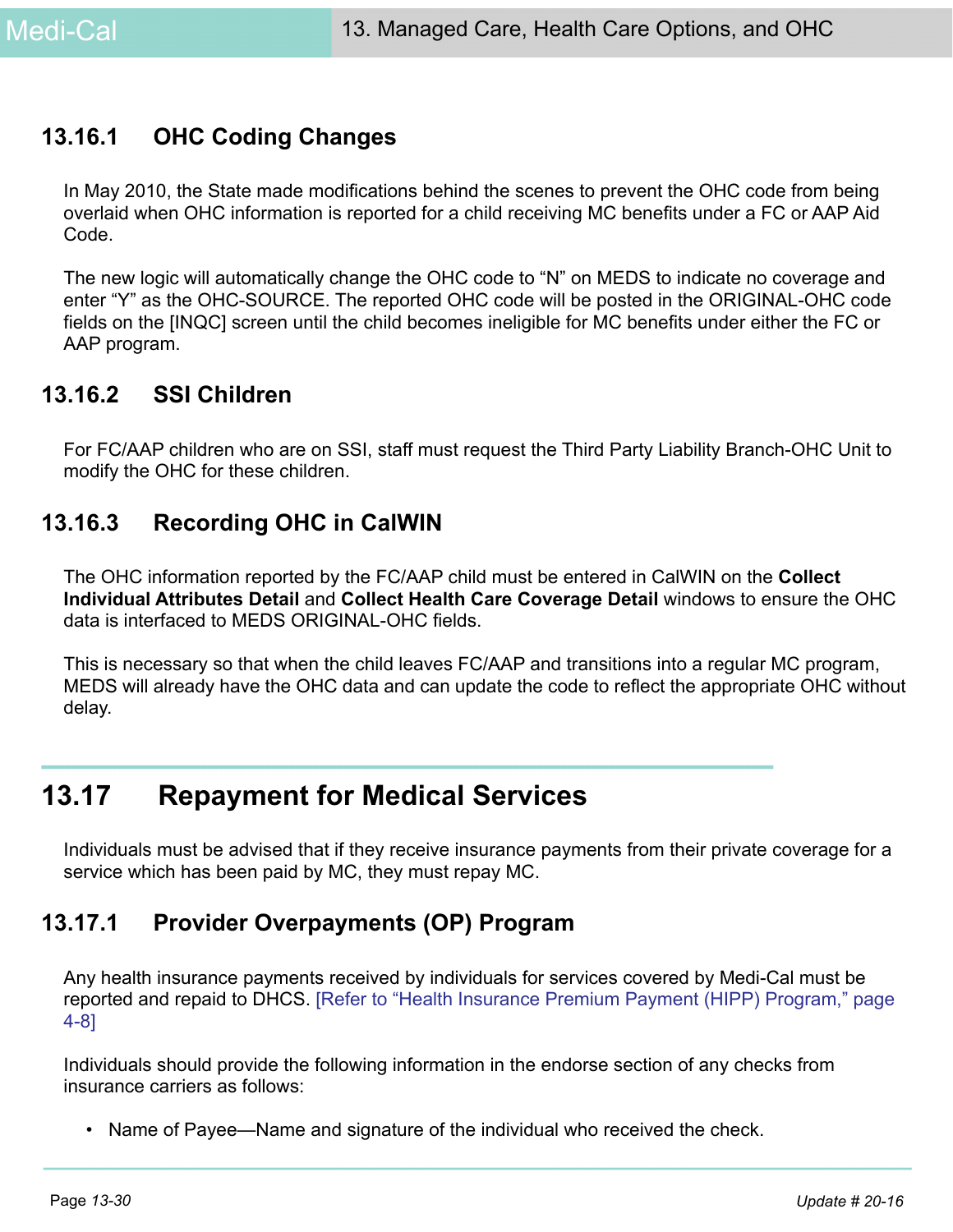- Medi-Cal Identification Number of Recipient—This may be a different person than the one who received the check.
- "For Deposit Only to Health Care Deposit Fund"—This will ensure that the check will be properly applied to the state fund only.
- Date(s) of service, the provider's name, and a daytime phone number where the individual can be reached.

# **13.17.2 DHCS Recovery**

DHCS will recover payments made for MC services that should be paid by the client's OHC.

DHCS distributes OHC payments collected which exceed both the MC payments for the service and the administrative costs in collecting the payment as follows:

- The difference between the provider's billing and the amount paid by MC must be paid to the provider, subject to the amount of the excess available.
- Funds remaining must be paid to the legally entitled person or entity.

# **13.18 Third Party Liability (TPL)**

An applicant/recipient who receives or will receive health care services as a result of an accident or injury caused by someone else, must assign the right to receive payment for these services to the Department of Health Care Services (DHCS), if those services will be billed to Medi-Cal. If the client is unable to make the assignment, the client's guardian, attorney or the person acting on the client's behalf must make the assignment.

The potential for a third party liability claim exists when:

- The third party has liability insurance, or
- Client has Workers' Compensation insurance, or
- Client has filed or intends to file a claim or lawsuit.

Potential third party liability claims include, but are not limited to:

- Insurance claims
- Workers' compensation claims
- Wrongful death suits
- Malpractice suits
- Other civil suits for injury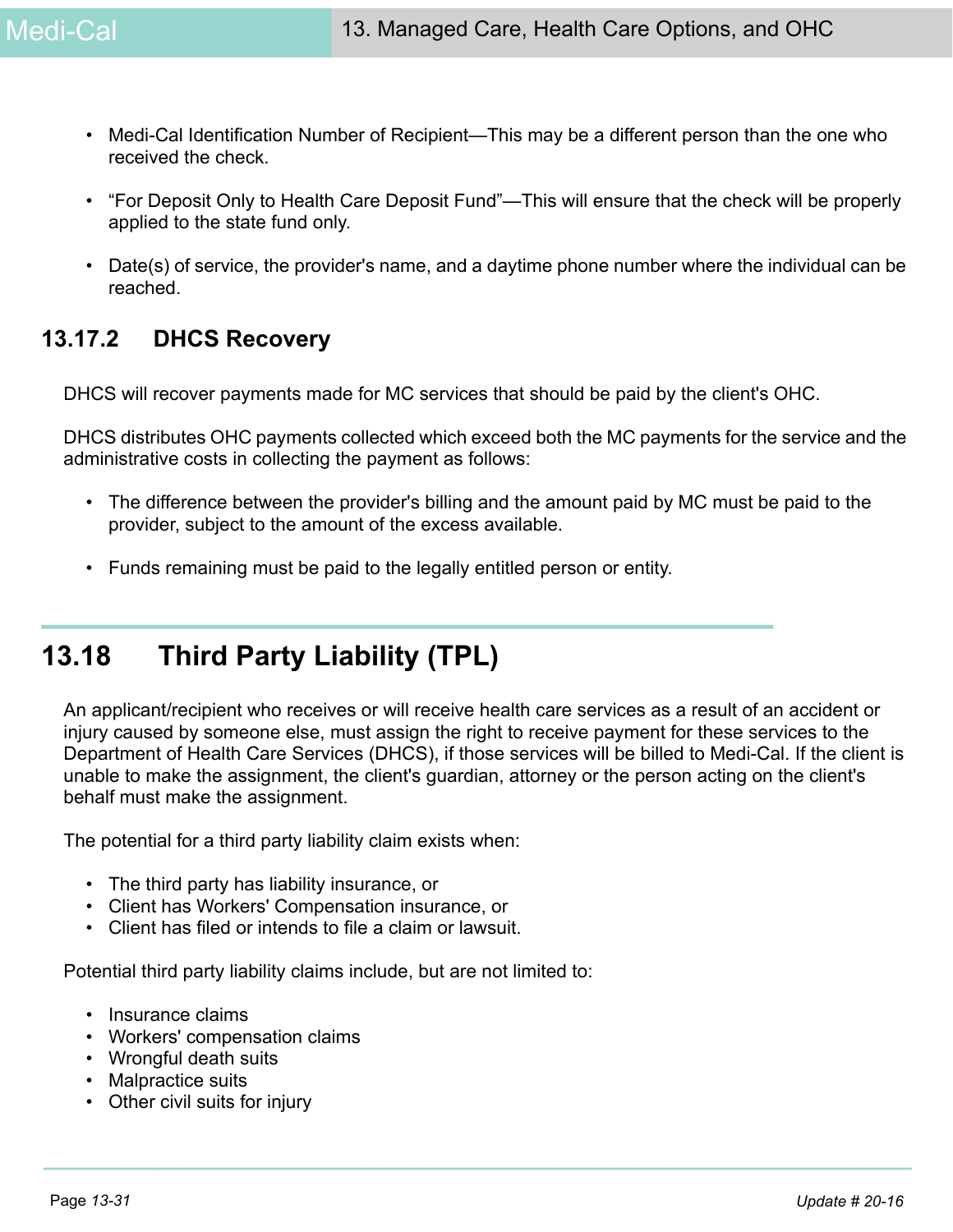# **13.18.1 Workers' Compensation**

[Workers' Compensation covers health costs related to injuries on the job. If the client is receiving](http://www.dhcs.ca.gov/services/Pages/TPLRD_PI_OnlineForms.aspx)  [Workers' Compensation from a work-related injury, the EW must notify DHCS using the Workers](http://www.dhcs.ca.gov/services/Pages/TPLRD_PI_OnlineForms.aspx)  [Compensation Notification \(New Case\) o](http://www.dhcs.ca.gov/services/Pages/TPLRD_PI_OnlineForms.aspx)nline fillable form. DHCS will recover the cost of any money paid out for services that were paid by MC.

# **13.18.2 EW Responsibility**

When the Eligibility Worker (EW) is made aware of a potential third party liability claim or a client is receiving Workers' Compensation from a work-related injury, they must notify the Department of Health Care Services (DHCS) within 10 days using the Personal Injury Notification (New Case) or Workers Compensation Notification (New Case) [online fillable form a](http://www.dhcs.ca.gov/services/Pages/TPLRD_PI_OnlineForms.aspx
)s appropriate. For both instances, the EW will need to request the following information from the injured individual:

- First and last name
- Date of birth
- Client Identification Number (CIN)
- Date of injury
- Type of injury
- Third party's insurance information
- Final date of treatment (if known)
- Date of settlement (if known)
- Client's attorney information (if applicable)

The EW must also take the following actions:

| <b>Step</b> | <b>Action</b>                                                                                         |
|-------------|-------------------------------------------------------------------------------------------------------|
|             | Advise the applicant/client of the requirement to report potential third party liability information. |
| 2           | Complete the [Collect Third Party Liability Detail] window in CalWIN.                                 |
| 3           | Deny the Medi-Cal application if an applicant refuses to supply the information requested.            |
|             | 0R                                                                                                    |
|             | Advise any recipient who fails to provide the requested information that:                             |
|             | DHCS may file a lien against his/her property to recover the costs of health care services, and       |
|             | His/her Medi-Cal benefits may be discontinued.<br>$\bullet$                                           |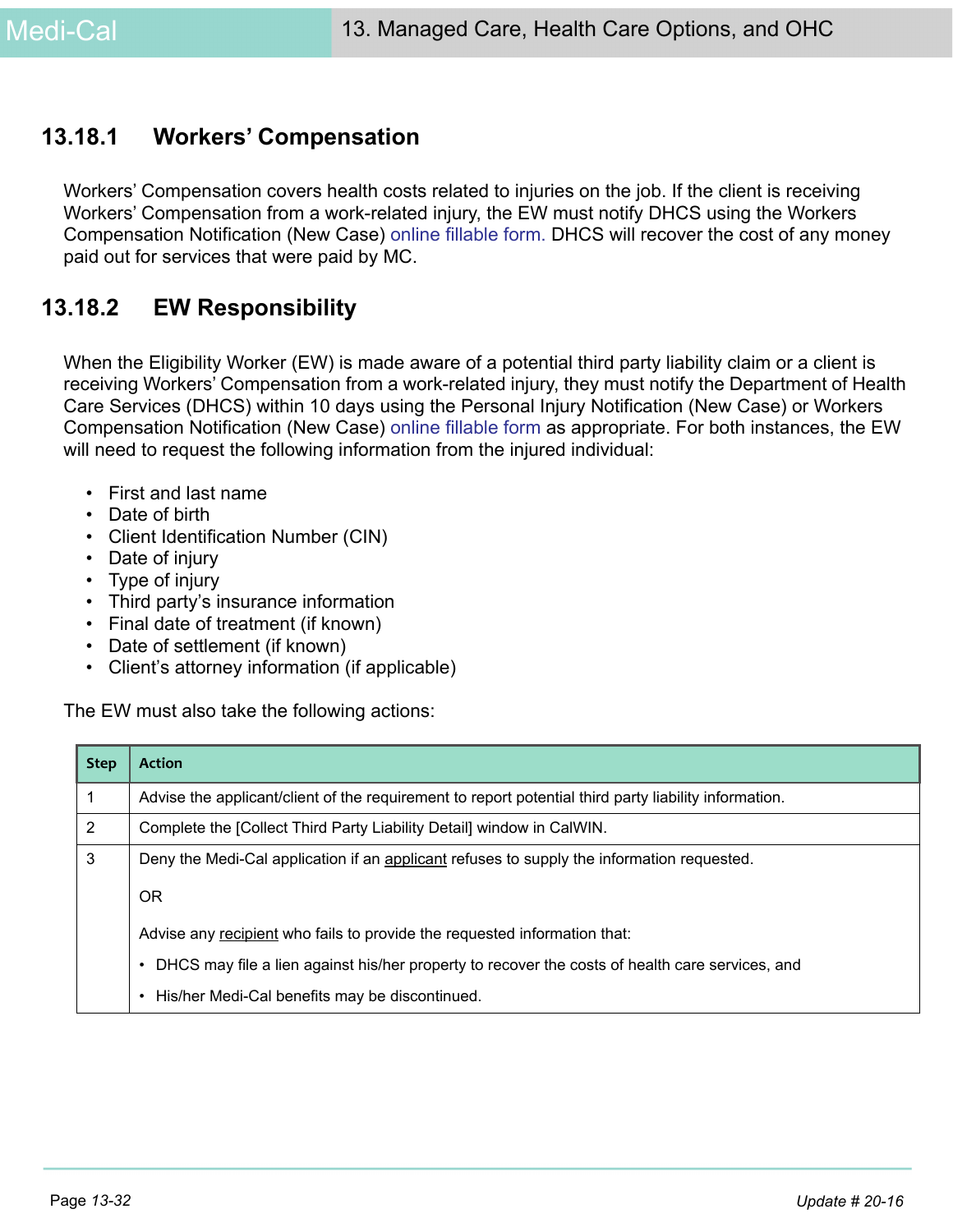# **13.19 When DHCS Receives a Third Party Payment**

When DHCS receives payment on an account, notification of the payment is sent to the county in which the client resides to:

- Alert the county that a cash settlement from a personal injury case may have been received,
- Instruct the EW to:
	- Contact the client to inquire about a possible settlement,
	- Discontinue aid if the client is over the property limit.

# **13.20 Kaiser Dues Subsidy Program**

The Kaiser Dues Subsidy Program provides Kaiser health care coverage for a sliding-scale fee to former CalWORKs Employment Services (CWES) participants who are now employed.

This program is not to be confused with the Kaiser coverage that may be available to MC clients under managed care as part of the Santa Clara Family Health Plan.

# **13.20.1 Eligibility Criteria**

Two years of reduced cost health care coverage may be available to qualified individuals who are employed and meet the following conditions:

- Have been CWES participants (those who have only registered at Employment Services are not eligible).
- Have been terminated from CW due to unsubsidized employment (increased wages, etc.).
- Do not qualify for Transitional Medi-Cal (TMC) or other MC programs with no SOC, OR
- Are being terminated from TMC.
- Are within Kaiser's income and asset guidelines.
- Work for an employer who does not contribute to the cost of a medical care plan.
- Reside within Kaiser's service area.